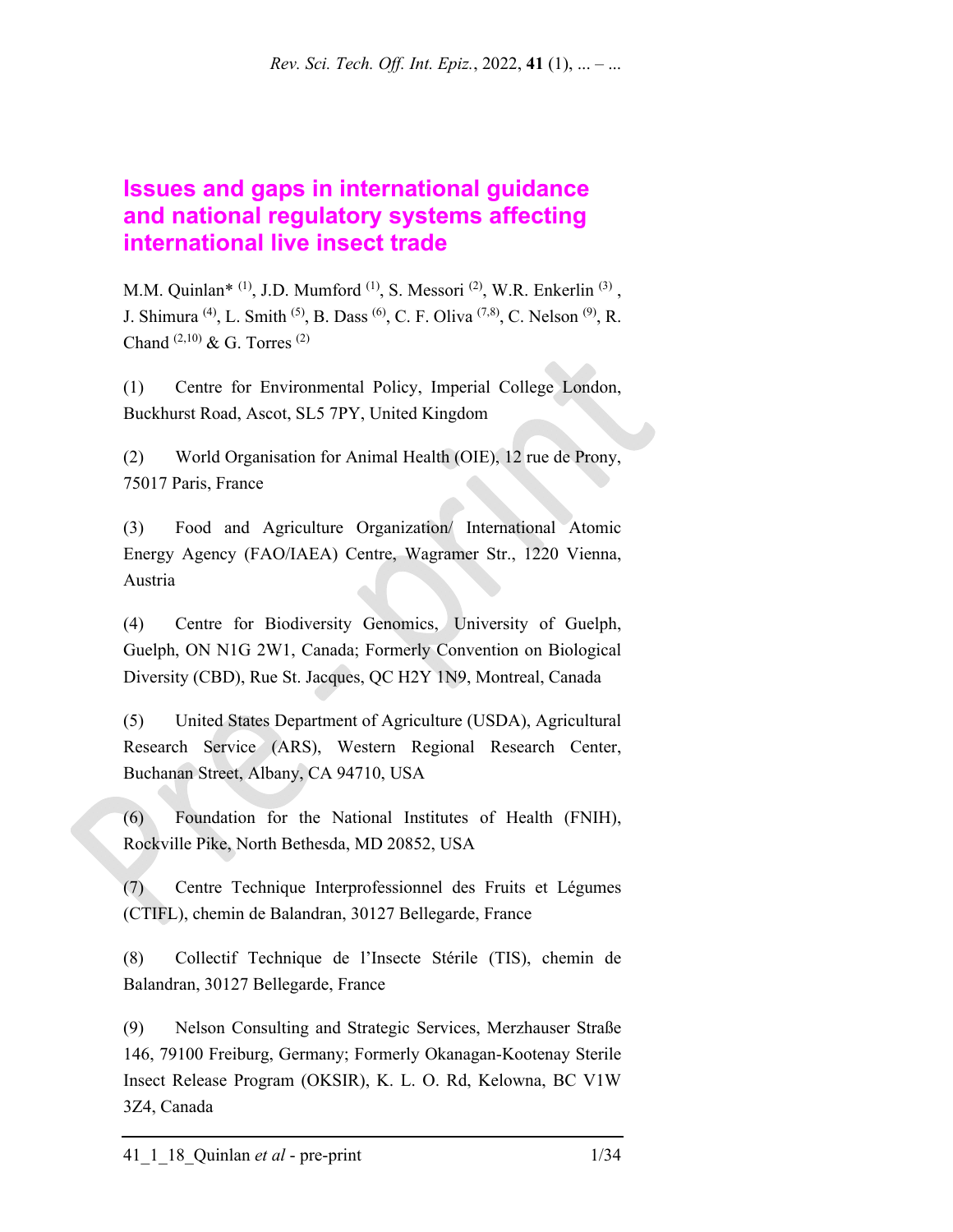(10) Department of Veterinary Medicine, University of Cambridge, Madingley Road, Cambridge CB3 0ES, United Kingdom

\*Corresponding author: m.quinlan@imperial.ac.uk

#### **Summary**

The distinct histories of exchange of insects and sheer diversity of the insect species shipped, their handling, and the purposes for shipments, have both created and been subject to a complex regulatory landscape. A review of global production, shipping and use experiences from a range of perspectives showed gaps and inconsistencies in international guidance and national implementation for this activity. Private carriers add another layer of uncertainty that is disproportionate to the risks, resulting in variable practices and charges. The issues identified relate to the various objectives and authorities which interface with international movement and trade in live insects. The potential benefits – from pollinator services, biological or genetic control of pests and disease vectors, and the enhancement of international scientific research and innovation – rely on a more evidence-based and efficient approach to trade in insects; this in turn requires an improved and widely accepted risk management landscape for insect trade.

#### **Keywords**

Beneficial insects – Disease vectors – Regulation – Trade facilitation – Biodiversity – Biosecurity

# **Introduction – the challenge**

Every year, billions of live insects, and other arthropods (mites, ticks, spiders, etc.) are shipped across political boundaries and ecological zones, as outlined throughout this thematic issue of the OIE *Scientific and Technical Review*. Some of the international transfers of insects are non-commercial trade but many of the shipments are for commercial purposes, both of which often contribute to societal priorities that would justify a public good approach to expedite the trade. The potential benefits supported by trade in live insects, outlined in the Introduction of this thematic issue (Mumford & Quinlan [1], this issue) can be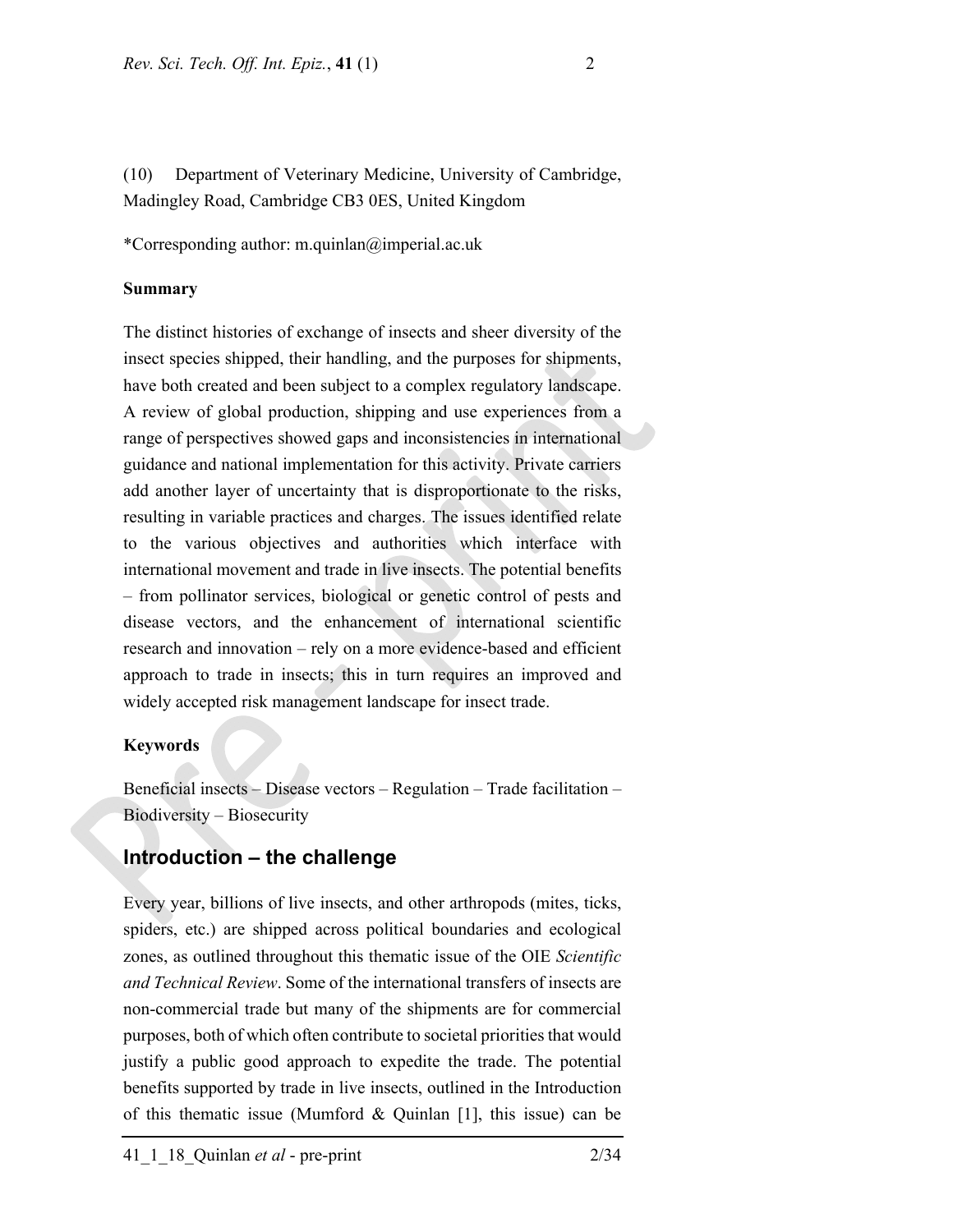hampered by uncertainty and inefficiency in shipping. The broad and diverse scope for insect trade complicates the regulatory approaches used and even which regulatory authority has responsibility (for example, as discussed by Bellini [2] and Denton *et al.* [3], this issue). A coherent approach to shipping, covering the range of scale, value, purpose and associated risks, would contribute to the efficient and consistent delivery that is crucial to achieve benefits supported by live insect trade. In contrast, inconsistencies or lack of clarity about required documentation and relevant regulation could encourage unauthorised distribution, such as informal trade without proper permits or reporting, which in turn increases associated risks.

This review refers to regulation in a broad sense to mean any codes or best practices, rules, standards, norms, legislation, or routinely applied guidelines that are imposed on the activity  $-$  i.e., intentional transport of insects – by a governing authority, or entity delegated the authority, with the power to control or stop the trade (4). This also might include "soft law", required documentation, and oversight by association with an industry body, for example. While this is a broad use of the term "regulation", the details of each prevailing approach are elaborated below by topic.

The authors identified several types of problems encountered and associated gaps for at least some parts of insect trade in regulation, guidance and management, shown in Table I. Their experiences also highlight that regulation is not the only, or possibly best, approach to resolving some of the current issues.

### INSERT TABLE I HERE

Existing guidance from intergovernmental bodies that oversee standards on sanitary and phytosanitary issues – International Plant Protection Convention [IPPC], World Organisation for Animal Health [OIE], and Codex Alimentarius – does not comprehensively cover the range of issues associated with international shipments of live insects, nor does guidance from the Convention on Biological Diversity (CBD), discussed further below. This is largely due to the range of issues for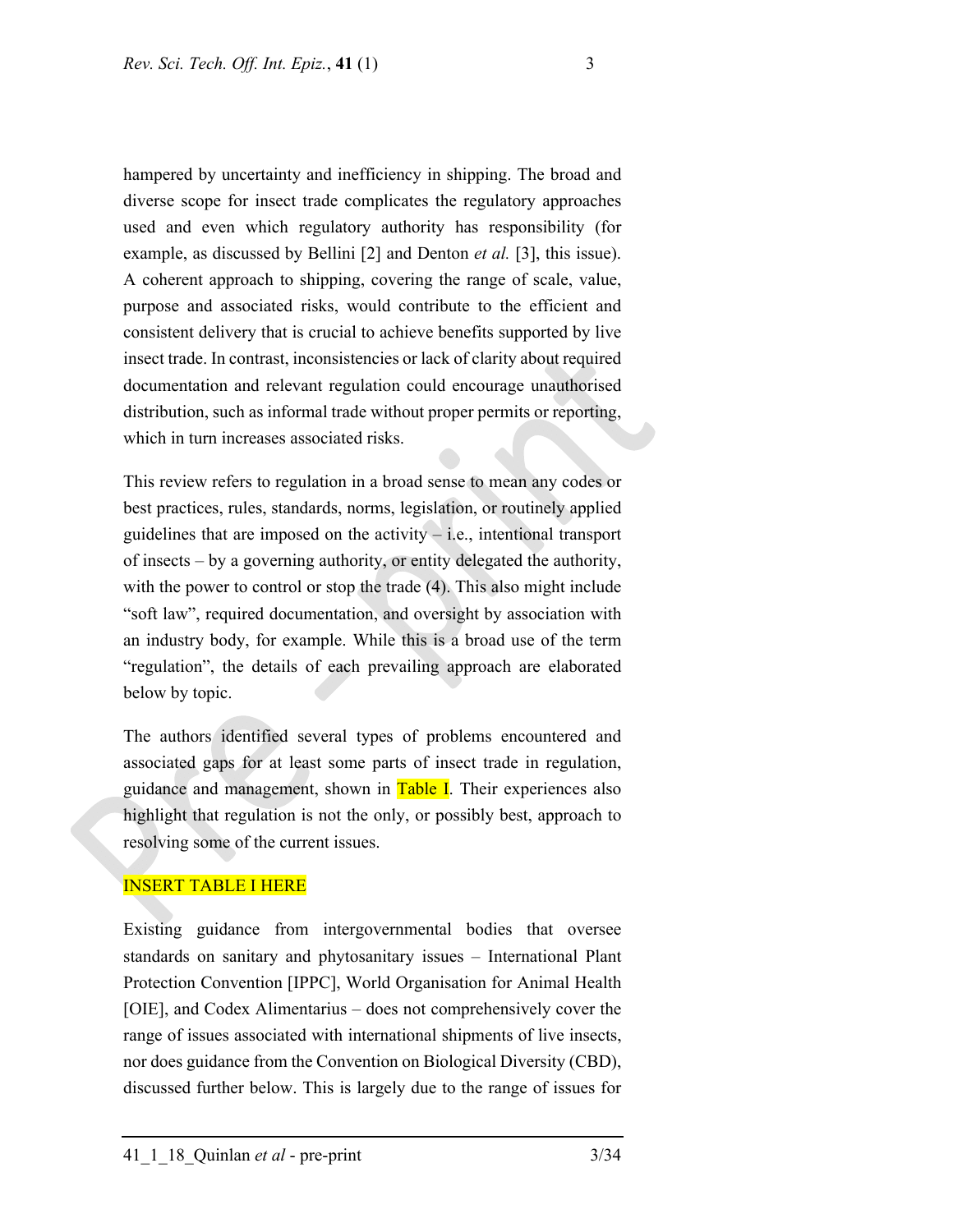this type of trade and the various objectives of the guidance and legal framework under which it was developed.

Guidance that is specific to a particular use has ensured safe and effective large-scale shipments of live insects for decades. Uses covered include biological control [5]; or for handling of a particular species, strain, or risk profile of insects or other arthropods (e.g., insects for large areawide control programmes [e.g., 6]); or insects moving from research lab to research lab. These examples of guidance, however, are not comprehensive in regard to the issues faced by shippers, carriers, and importers. Also, those successfully shipping using these usespecific guidelines often have greater purchasing influence or official recognition, e.g. as a government programme. In contrast, researchers working with smaller populations, such as laboratory-reared insects or those preparing pilot studies, or in the small or medium enterprise private sector, have reported barriers when trying to ship, even when the insects could be considered lower risk (e.g., if documented as infertile or sterile and thus not able to persist in the environment).

There are cases where small-scale shipment of live insects can cost as much as 100 times or more what it costs for a similar-sized or weight package of other material going on the same route, because the courier has classified the insects as hazardous (Wohlfarter *et al.* [7], this issue). This skews the market in favour of established, and/or larger-scale insect shippers and disproportionately affects research or academic institutes, public entities, or businesses that require small shipments to develop and pursue opportunities for innovation, such as seed colonies for specific genotypes (Simoni [8], this issue). These barriers do not appear to be evidence-based nor proportionate to the actual risks presented, in many cases [9].

The harm from loss or delay of consignments is often beyond financial. Interruption of supplies for field control can have serious consequences in terms of performance [3, 7, and Vila *et al*. [10], this issue]. These smaller scale research shipments can have great value for progressing research, sometimes representing rare or unique samples. Therefore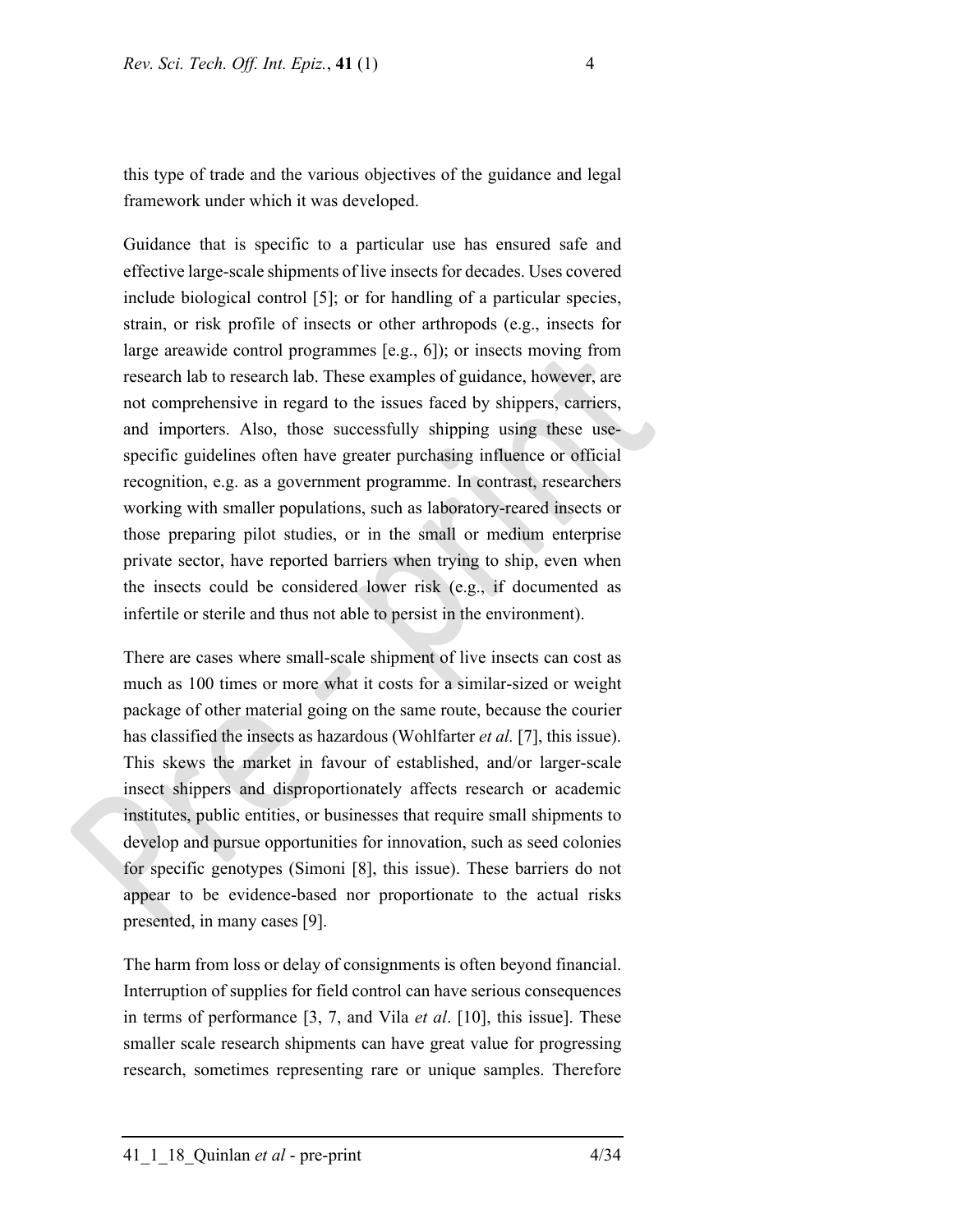some form of insurance alone could not cover the losses and issues of liability arise.

Longer-term fair sharing of benefits can contribute to the opportunities for innovation and economic improvement of the source nations as they develop mechanisms linking insect resources to their own enhanced industry and innovation on the one hand, and the incentives required to promote conservation and sustainable use of biological diversity, on the other [11].

This review of the issues and gaps in the regulatory landscape was motivated by the need to address current barriers to shipping in order to facilitate the benefits, rather than particular concerns over any threats from insect trade. Indeed, much of insect trade has proven to be safe, over years if not decades, under the current decision frameworks (e.g., [10], Enkerlin & Pereira [12], Sanchez et al. [13], this issue).

# **Current regulation of insect trade**

Many variations in approaches to regulating insect trade are a matter of historic context. Some relevant international treaties were established much earlier than others. The OIE started as an agreement in 1924 and had established sanitary certificates by the end of that decade [https://www.oie.int/en/who-we-are/mission/history/]. The historic involvement of the OIE in bee health is described by Torres *et al*. [14], this issue. The IPPC came into force in 1952, superseding other plant health agreements relating to specific outbreaks, which were in place as far back as the 19<sup>th</sup> century [https://www.ippc.int/en/history-of-theippc]. The Codex Alimentarius was created in 1962, building on work by the Food and Agriculture Organization of the United Nations (FAO) and the World Health Organization (WHO) [https://www.fao.org/faowho-codexalimentarius/about-codex/history/en/]. These three international bodies: OIE, IPPC and Codex, were recognized by the World Trade Organization (WTO) as the reference standard setting bodies for these objectives under its *Agreement on the Application of Sanitary and Phytosanitary Measures*, or SPS, upon its formation in 1995. The Convention on Biological Diversity (CBD) represents more recent global objectives and did not enter into force until 1993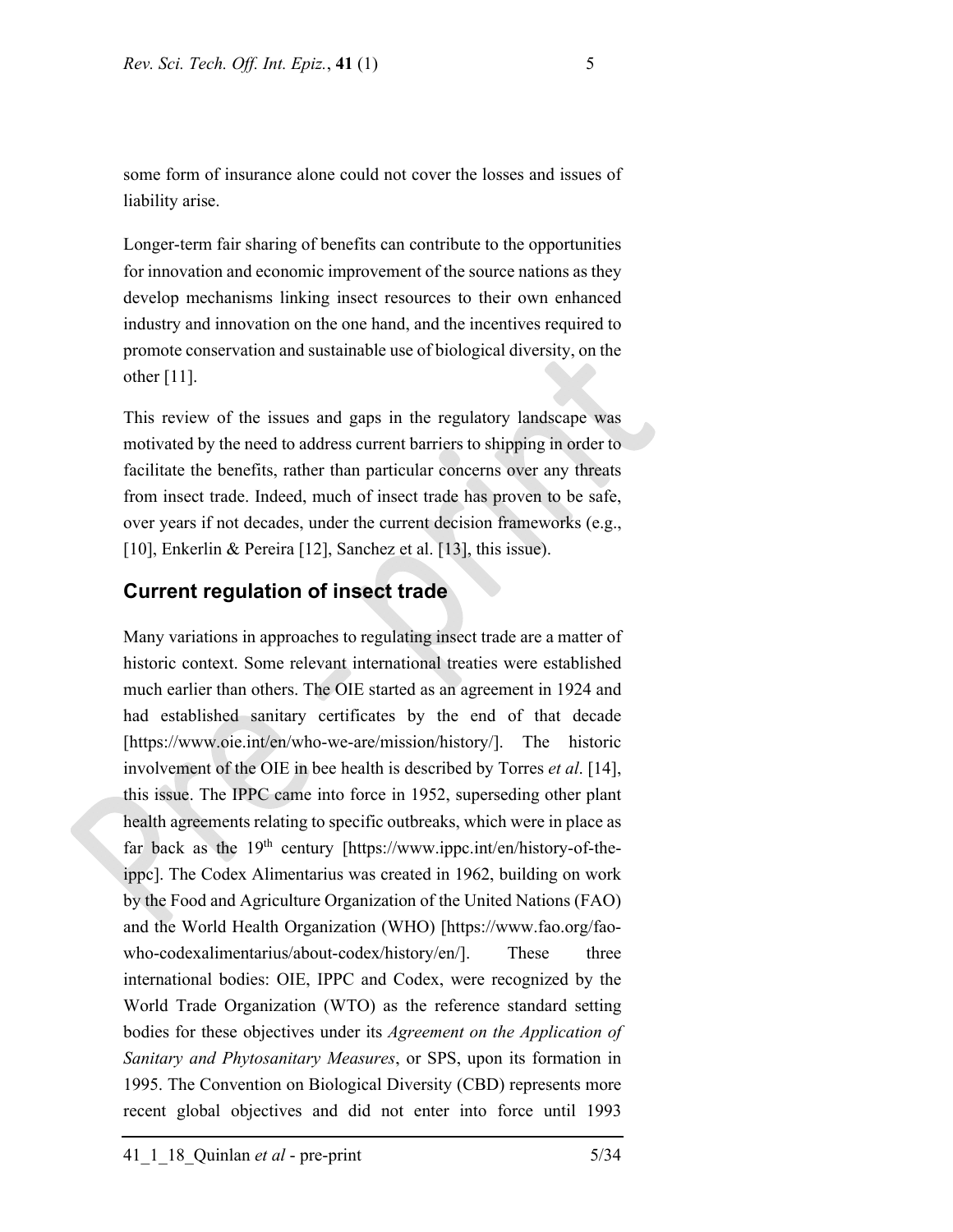[https://www.cbd.int/history/]. **Figure 1** represents the variety of objectives of intergovernmental treaties, international organisations and non-governmental organisations that affect insect trade today.

#### INSERT FIGURE 1 HERE

Scientific knowledge, societal norms, and resources were at different points for each of these key agreements, although each has mechanisms for updating and adding guidance. In addition, national priorities or constituents may have pushed for resolution at the global level in specific cases, while other sectors were left unaddressed. A case in point is the amendment to the Universal Postal Convention to facilitate the thousands of shipments of *Drosophila* samples each year using mail ([15] and cited by Cook and Parks [16], this issue).

A few countries had a framework for insect trade, such as import of industrial species, before international guidance was available [17]. National regulation generally, however, follows or aims to implement international standards and obligations in matters relating to international trade. In the absence of national regulations specific to insect trade, in the past many countries simply apply regional or international standards [18; 19]. In fact, no comprehensive national regulation of insect trade has been found by the authors. Instead, there is a patchwork of different instruments, both legally binding and voluntary. A recent survey of those involved in live insect trade (described in Oliva *et al.* [20], this issue, although without details on this point) revealed a range of national authorities and institutions that would have a role in oversight of insect trade.

#### **Insects with potential impact on plant health**

Movement of insect pests that are potentially harmful to plant health (managed crops and forestry, or natural flora) is covered by the IPPC and its associated guidance, although many of the International Standards for Phytosanitary Measures (ISPMs) refer to the trade of plants or plant products as potential pathways for introduction of pests.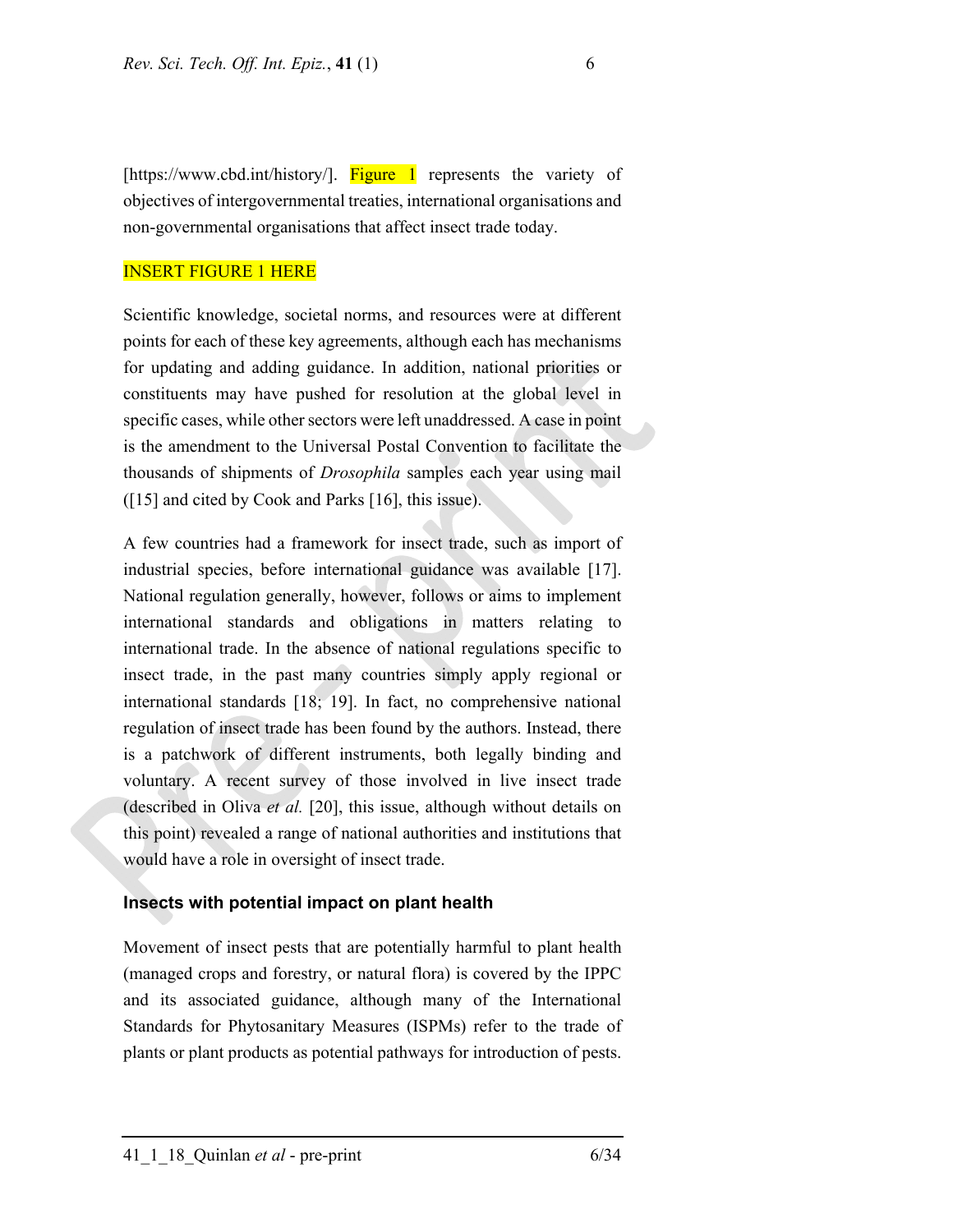The primary exception is ISPM No. 3 [21], which has been applied for decades to insect trade and employed outside the phytosanitary sector in some cases as well. The Food and Agriculture Organization of the UN (FAO) and the International Plant Protection Convention (IPPC) recognised the challenges in trade of live insects and provided guidance for shipment of biocontrol agents through a Code of Conduct that later became the ISPM No. 3 [19]. The intention was to support the benefits of integrated pest management that is designed to employ fewer chemical pesticides.

#### INSERT BOX 1 HERE

In addition to global guidance, Regional Plant Protection Organizations (RPPOs) and regional trading blocs have developed related and complementary standards, aligning to standards and terminology endorsed by the member countries of the IPPC. In the case of intentional introduction of insects for beneficial purposes relating to plant health, regional standards for the introduction of biological control agents and/or other beneficial organisms generally provide far more detailed guidance than ISPM 3. For example, the standards under the Comité Regional de Sanidad Vegetal del Cono Sur (COSAVE) provide a regional framework, described by Sanchez *et al*. [13], this issue. The North American Plant Protection Organization (NAPPO) also has regional standards regarding the process for certification and for petition for first release of non-indigenous biocontrol agents and non-*Apis* pollinating insects (with *Apis* species covered largely under OIE) [24, 25] and for first release of entomophagous biocontrol agents [26]. In both of these regional examples, member countries are required to implement the standards through national legislation or regulation.

The European and Mediterranean Plant Protection Organization (EPPO) has a suite of standards for evaluation for first import, import into containment [27], required information for dossiers, and risk assessment guidelines. The history of EPPO's involvement with biocontrol guidance and collaboration with the International Organisation for Biological Control (IOBC) and CAB International (CABI) is described by Orlinkski [28]. PM 6/3 on the 'Safe use of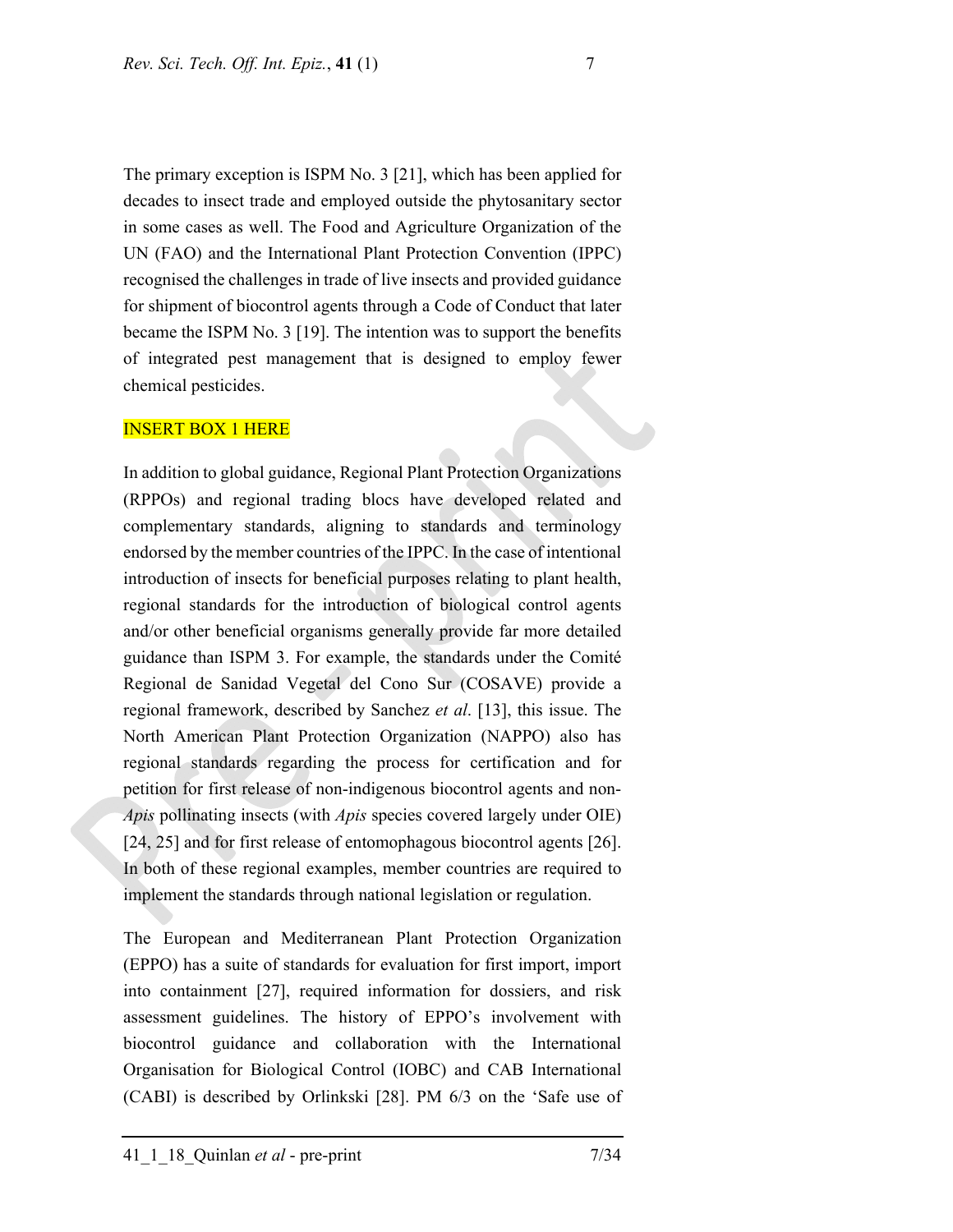Biological Control' [29] provides extensive details on the invertebrate species widely used in the EPPO region. This listing implies scrutiny by a peer review expert panel on Pest Risk Assessment (PRA), based on existing literature on efficacy, non-target effects, invasion potential, etc. The intention of this annually updated list is to provide National Plant Protection Organisations (NPPOs) and other interested parties with sufficient guidance on the acceptance of species used in the EPPO region, and subsequently make such trade and application more efficient. Lastly PM 6/4 on the 'Decision-support scheme for import and release of biological control agents of plant pests' [30] provides extensive details on the procedures related to weed biocontrol, which may involve the use of beneficial phytophagous insects.

In Europe, corresponding rules for official control measures by the competent authorities and protective measures against their introduction are set by Directive 2000/29/EC [31] and Directive 2008/64/EC [32]. Regulations (EC) No 1107/2009 and (EU) No 528/2012 and Council Regulation (EC) No 708/2007 provide rules concerning the authorisation for the use of certain alien species for particular purposes, such as macro-organisms useful for biocontrol. However, no framework clearly addresses other arthropods that can be vectors of diseases such as mosquitoes, phlebotomids, and ticks).

### **Animal health in relation to insects**

For animal health, at the global level the World Organisation for Animal Health (OIE) is the recognized standard setting body. The OIE provides extensive guidance on the procedures for international movement of vertebrates, particularly livestock, but only covers honeybees (*Apis* spp) as a class of insects. While honeybee health falls within the current mandate of the OIE, and is addressed by dedicated OIE standards, other insects and arthropods are not dealt with, outside their role of vectoring animal diseases, as explained by Torres *et al*. [14], this issue.

Despite the limits of the current scope of the OIE on insects, the authors have found that a number of countries require a sanitary certificate to accompany shipments of live insects to indicate their health status (as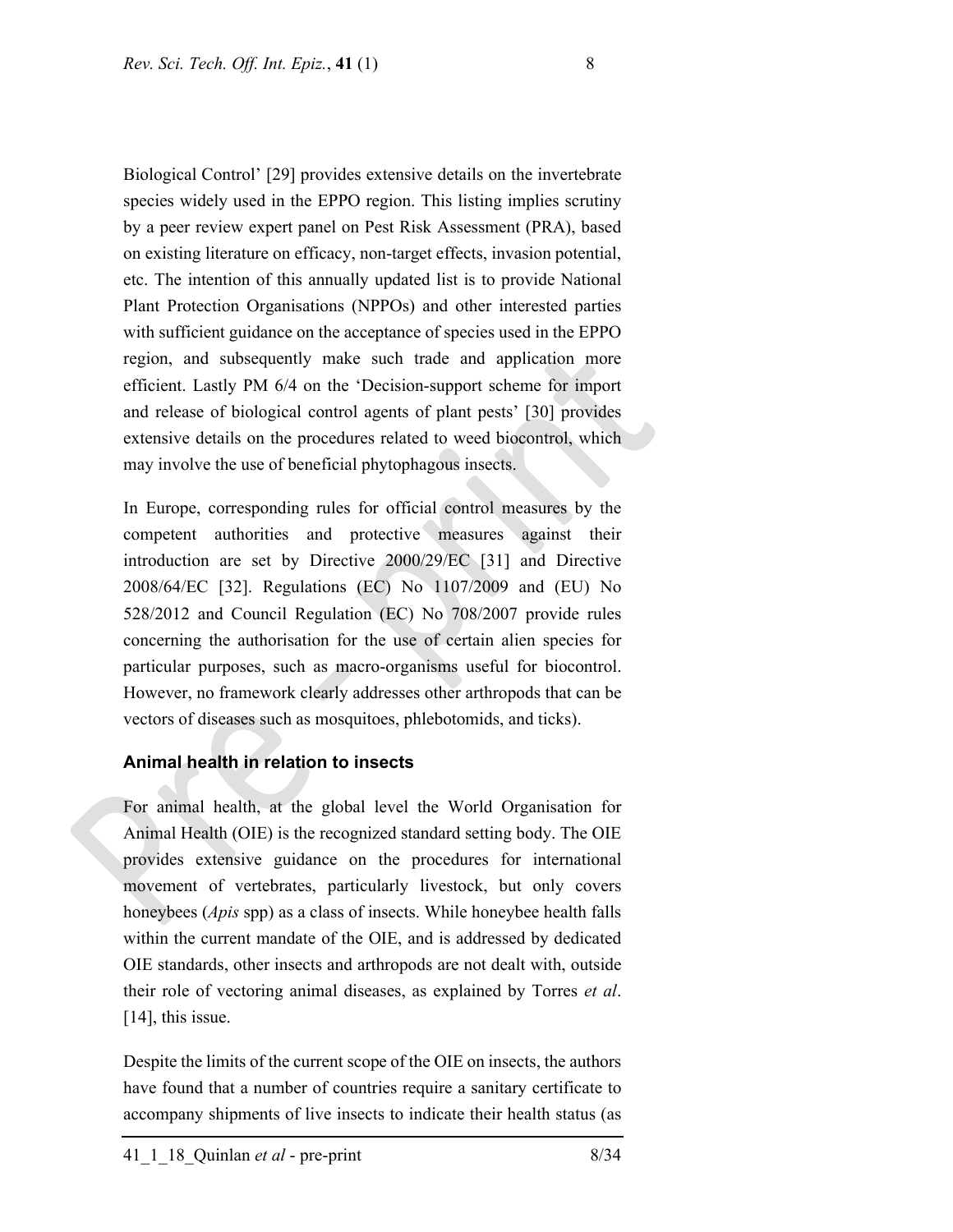noted by various authors in this issue [7, 8, 10]). The OIE does not provide any guidance on establishing or monitoring insect health from field collection or production systems, even for those vector species and vectored diseases included in the OIE Terrestrial Code (highlighted by Torres *et al*. [14]). The guidance on arthropod surveillance (Chapter 1.5) is aimed at establishing the spatial and temporal distribution, and abundance of vectors of the arthropod-borne listed diseases and emerging diseases in the area of export: the risk assessment process is to determine if there is a likely pathway, rather than to evaluate management measures to prevent introductions via the known pathway of intentional insect trade [33].

An insect vector of a human or animal disease might be imported for research into a country where it is already present without restriction, but if the consignment has vector insects that are infected with the disease being researched, or can transmit one mechanically [34], far more security to ensure isolation and containment is required [35]. It is a different case to declare a non-infected insect population as healthy, however.

It is the opinion of the authors that there is insufficient guidance when the national Veterinary Services of the exporting country are asked to provide documentation on the health status of a specific population or consignment of insects, or for other arthropods. The request, therefore, can be open to interpretation by individuals, private businesses, and official authorities when faced with insect trade, thereby reducing confidence in the certification system [36].

#### **Food and feed**

At the international level, use of live insects for food or feed comes under the mandate of the Codex Alimentarius, which historically classes most insects as filth or contamination when present in food and feed products, rather than as a class of food themselves [37, 38, 39]. Therefore, it is not surprising that national regulation of live insects for human or animal consumption is fragmented or still emerging. In Europe, for example, regulatory approaches vary from outright bans to specific guidance on production conditions and food sources allowed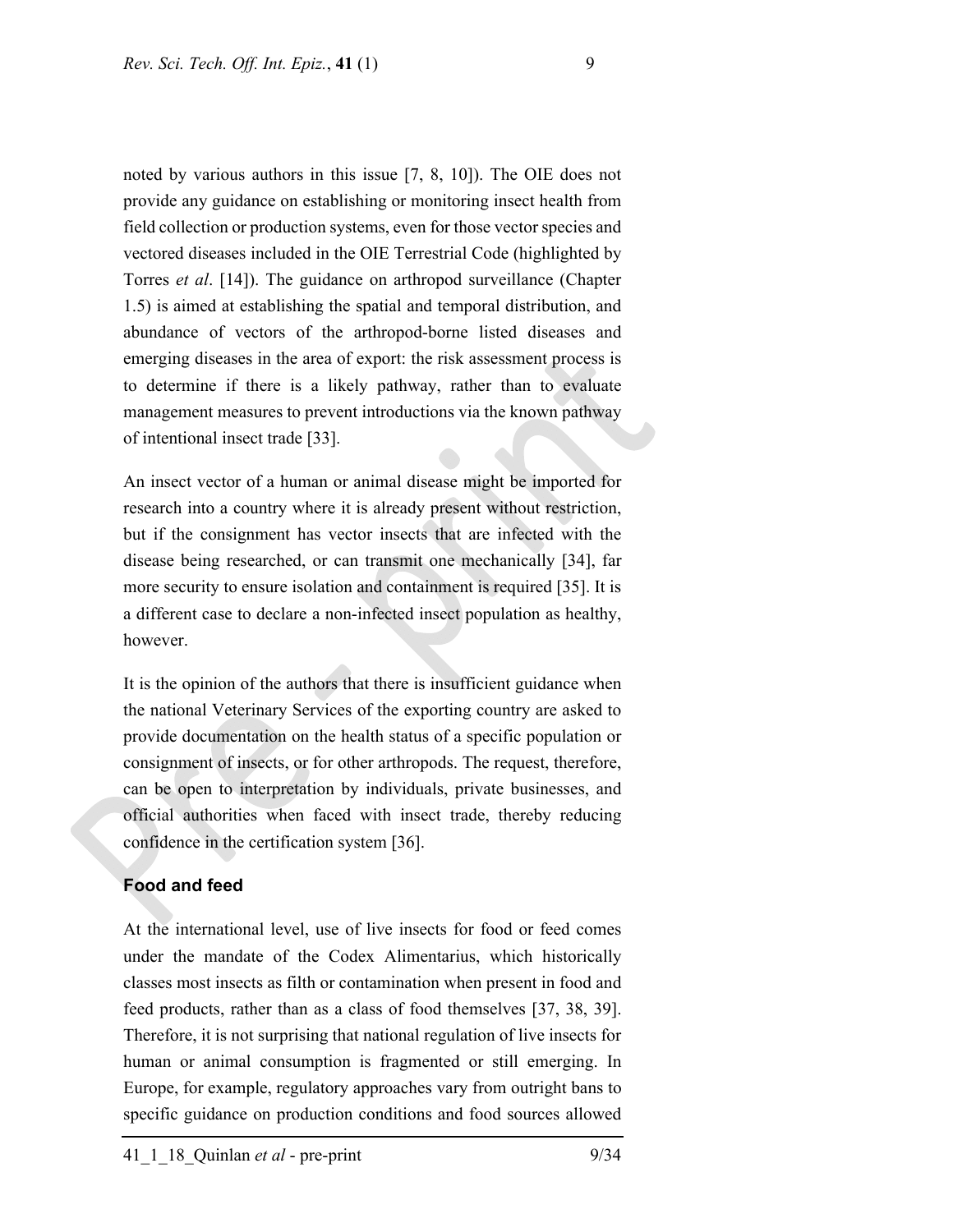for predatory insects [40, 41]. Although insect trade for food and feed is not the focus of this special issue, Niassy *et al*. [42], this issue, join others to call for Codex Alimentarius to develop guidance for insects as food and feed. This would focus on the impact to end users (consumers and livestock), but also could contribute ideas for a hazard analysis and critical control point (HACCP) approach to maintaining quality and safety through the production process [42].

Risks associated with transport *per se* would generally lie outside of the Codex Alimentarius domain, other than the additional time allowing microbiological contamination, and possibly insects, to grow and develop further during transport.

#### **Conservation considerations relating to insect trade**

A wide range of species with various characteristics are being shipped or hand carried after field exploration by entomologists for research purposes. Collection, possession, import, export, and study of live or dead insects may be subject to restrictions relating to conservation of biodiversity, plant, and animal health, as laid out under international agreements. Insect species can be threatened from excessive harvesting in the wild for the purpose of trade, in particular for hobbyists or for use in alternative medicines (as the case presented by Goka [43], this issue, and [44, 45]). There has been limited analysis of such risks, for example by the International Union for Conservation of Nature (IUCN), and thus limited restrictions under the Convention on International Trade in Endangered Species of Wild Fauna and Flora (CITES) despite global concern over a general reduction of insect numbers and diversity [46]. Many researchers, conservationists, and regulators [47] have called for a coordinated conservation and recovery plan addressing the decline in natural insect populations and proposed IUCN or the United Nations Environmental Programme (UNEP) to monitor progress.

There is no single intergovernmental treaty or entity that oversees trade in pollinators, either the entire range of species or insect pollinators. As already noted, the OIE recognised the risks from this trade, but has limited its work to date to *Apis* species. Some aspects of trade in pollinators are covered, for example under ISPM 3 [21], since the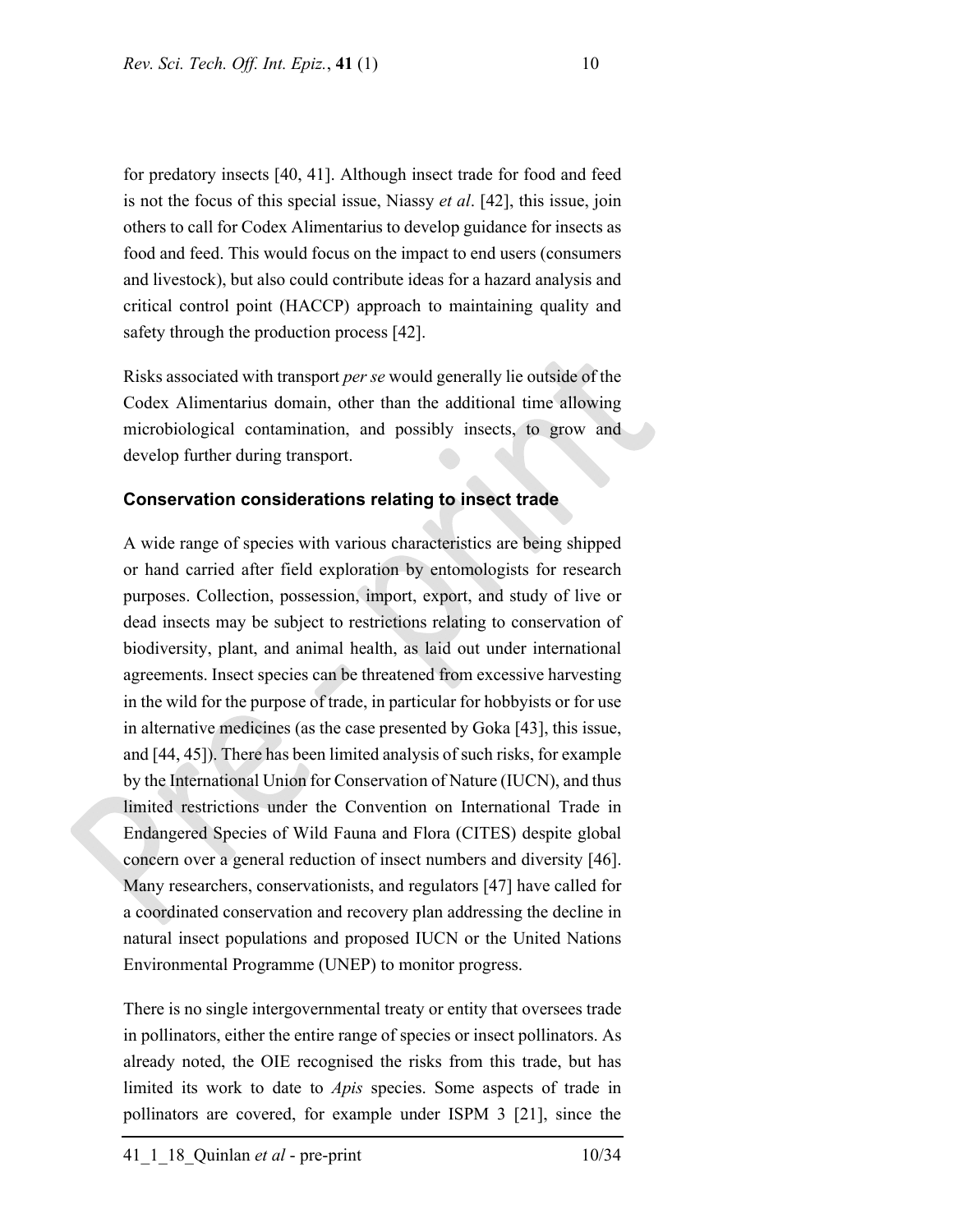clarification of its expanded scope in the revision in 2005 (see  $\frac{Box}{Box}$ ). The pollinator industry has been considered as a source for introduction of parasites and pathogens that are damaging the health of domestic and wild populations of pollinators for some time [48, 49, 50], which highlights the need for some form of health certification relating to the founding stock and production process prior to export. This also suggests that Veterinary Services or other designated insect health experts should conduct importation risk assessments at the national level. Yet ideally, this risk assessment should also consider the risk to biodiversity through invasion and plant health in the same process [43, 51, and Temmermans & Smagghe, this issue, 52]. Such an initiative will require thoughtful development.

The CBD approaches the issues around insect trade primarily from the perspective of protecting biodiversity in the environment. The CBD does not set standards nor provide oversight in their implementation, but instead coordinates development of guidance on related issues [53, 54, 55]. It does address issues arising from the use of genetic resources, however, through the *Nagoya Protocol on Access to Genetic Resources and the Fair and Equitable Sharing of Benefits Arising from their Utilization to the CBD*.

Currently, compliance with requirements aimed at protecting biodiversity and fair sharing of benefits from access to biocontrol agents, for example, does not have a well-defined process in the majority of cases [56, 57]. To date, efforts to support access and sharing of benefits for the biocontrol agent collection and research – a largely non or low profit activity – has led to requirements for various types of documents, under different regulations, subject to a wide diversity of government agencies, and depending on the field of use and origin, with variation between countries even in the same region [58].

The complexity of overlapping authorities preventing the introduction and spread of invasive species can be seen with the example of forest pests: a recent review [59] includes an analysis of international instruments that directly or indirectly affect the management of potential pests to prevent invasion. Many of the recommendations for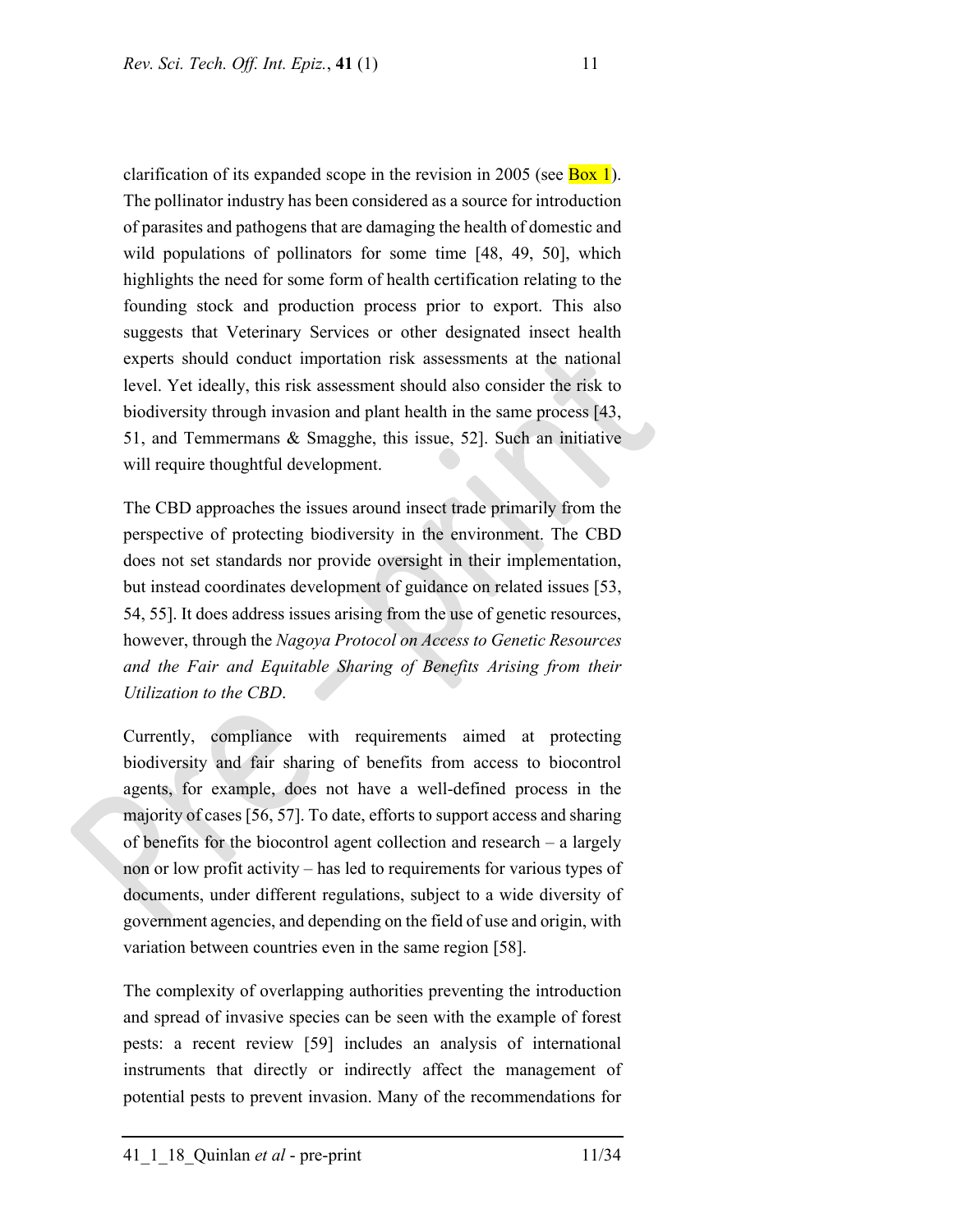integrating the numerous sources of guidance to apply to one sector would hold true for preventing insects moving in trade from becoming an invasive species for the importing territory.

Even if a shipper is following ISPM 3, the dispute mechanism established under the IPPC could not be used for cases related to impacts of insect trade outside of plant health, but in theory the World Trade Organization's Sanitary and Phytosanitary Committee could possibly consider cases on a broader scale. It is unlikely that a country would use such a time consuming and politically charged forum to resolve any issues related to insect trade, however; it is more likely that contract law would be relied upon for ensuring delivery of live insects as required.

#### **Specific rules for genetically modified insects**

The export, transport, and import of transgenic insects are subject to requirements that are often additional to those noted above, although national frameworks may operate through biosafety committees that are comprised of representation of the same authorities already noted [60]. The international treaty of most relevance is the Cartagena Protocol on Biosafety to the CBD [61]. This lays out a global framework for notification of shipments of genetically modified organisms, including insects [62], for release in the importing country thereby allowing national authorities to manage risks and concerns in a timely manner. As with other international guidance, the guidance is to be interpreted in regional or national legislation and regulations. One of the earlier examples was NAPPO's guidance on the importation of transgenic arthropods [63], which is since archived due to change in authorities in two of the member countries. The Directive 2001/18/EC of the European Parliament and of the Council (and its consolidated version dated 2021) sets out the regime applicable to genetically modified organisms for the EU. Guidance specific to genetically modified insects generally focus on the modification, however, rather than filling a gap for overall management of insect trade.

The concepts of biosafety from proper packaging and containment are critical to transport of GM insects, as well as other categories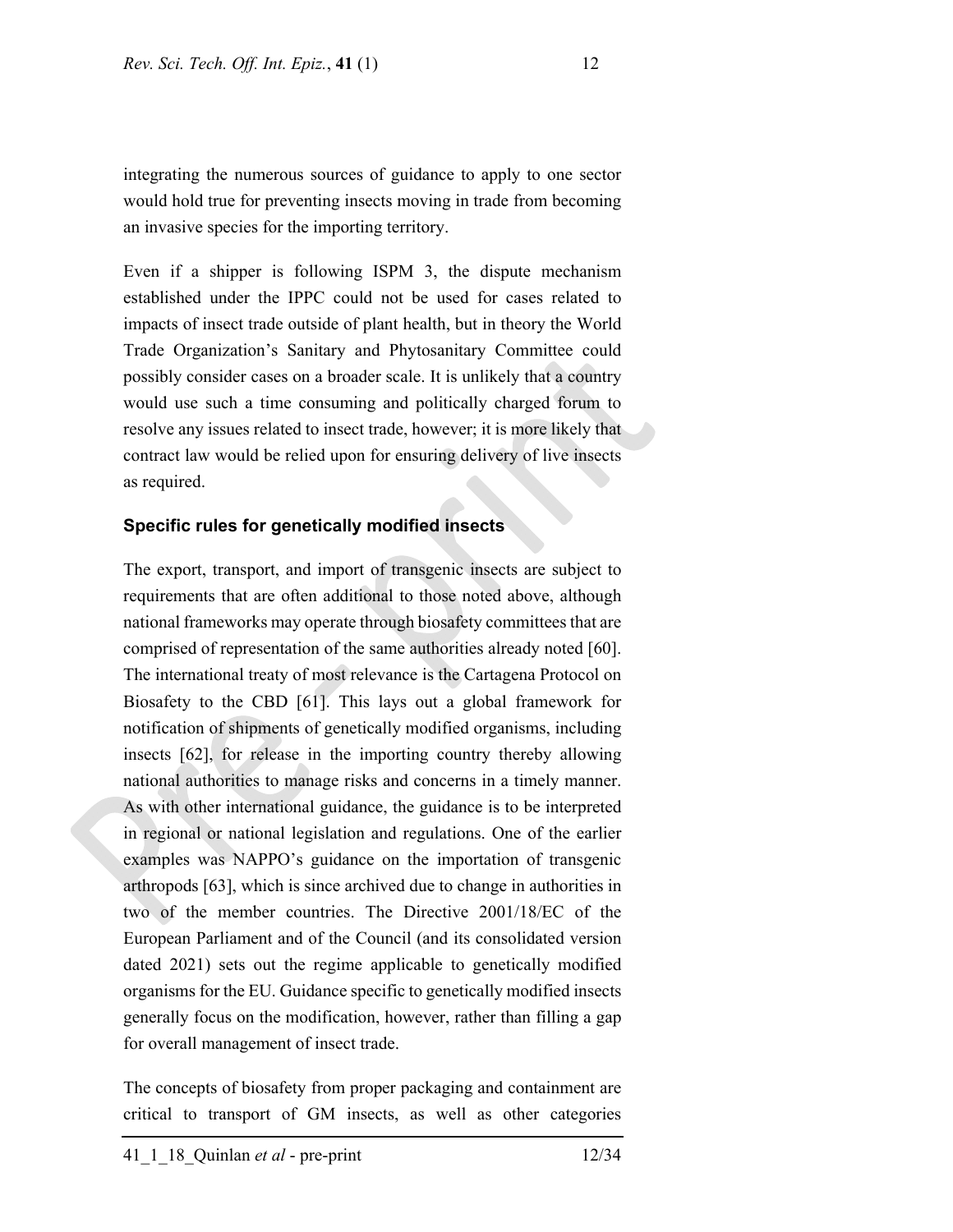considered to present a risk.  $\frac{Box}{2}$  considers what risk management is appropriate for preventing exposure to the environment and possibly to workers as well, if considered necessary.

#### INSERT BOX 2 HERE

Underlying this separate agreement is the idea that products from modern biotechnology are inherently different from those modified in other ways, such as by traditional breeding, introduced symbiosis, or in other ways; this assumption does not appear to be supported by the years of experience since its ratification, primarily with genetically modified crops. There is a sense, as well, that by restricting these frameworks to the understanding of genetic modification concurrent to the period of development of these instruments, rather than a scope that covers any novel traits, novel uses (such as [52], this issue), or production methods, that national legislation and regulations have already fallen behind the trends in use of altered insect populations.

# **Commercial issues, quality, and usefulness issues for insect trade**

In addition to protection goals, insect trade is subject to requirements regarding fraud, protection of intellectual property, and other commercial requirements, which may be managed under contractual arrangements governed under international business law, memorandums of understanding, material transfer agreements or other means. These commercial issues associated with identity, ownership and some of the uses of live insect trade are not addressed here.

Another aspect of shipping any living product is maintaining quality to ensure that the insects serve the purpose behind the shipments in the first place. This means that some shipments also are managed under "fit for purpose" standards, relying on guidance about shipment of particular types of live insects in order to ensure utility upon arrival. This type of guidance has been developed by a number of intergovernmental and private organisations. The FAO/IAEA produced guidelines for packing, shipping, holding, and release of sterile Tephritid fruit flies [6], and for packaging and shipping sterile tsetse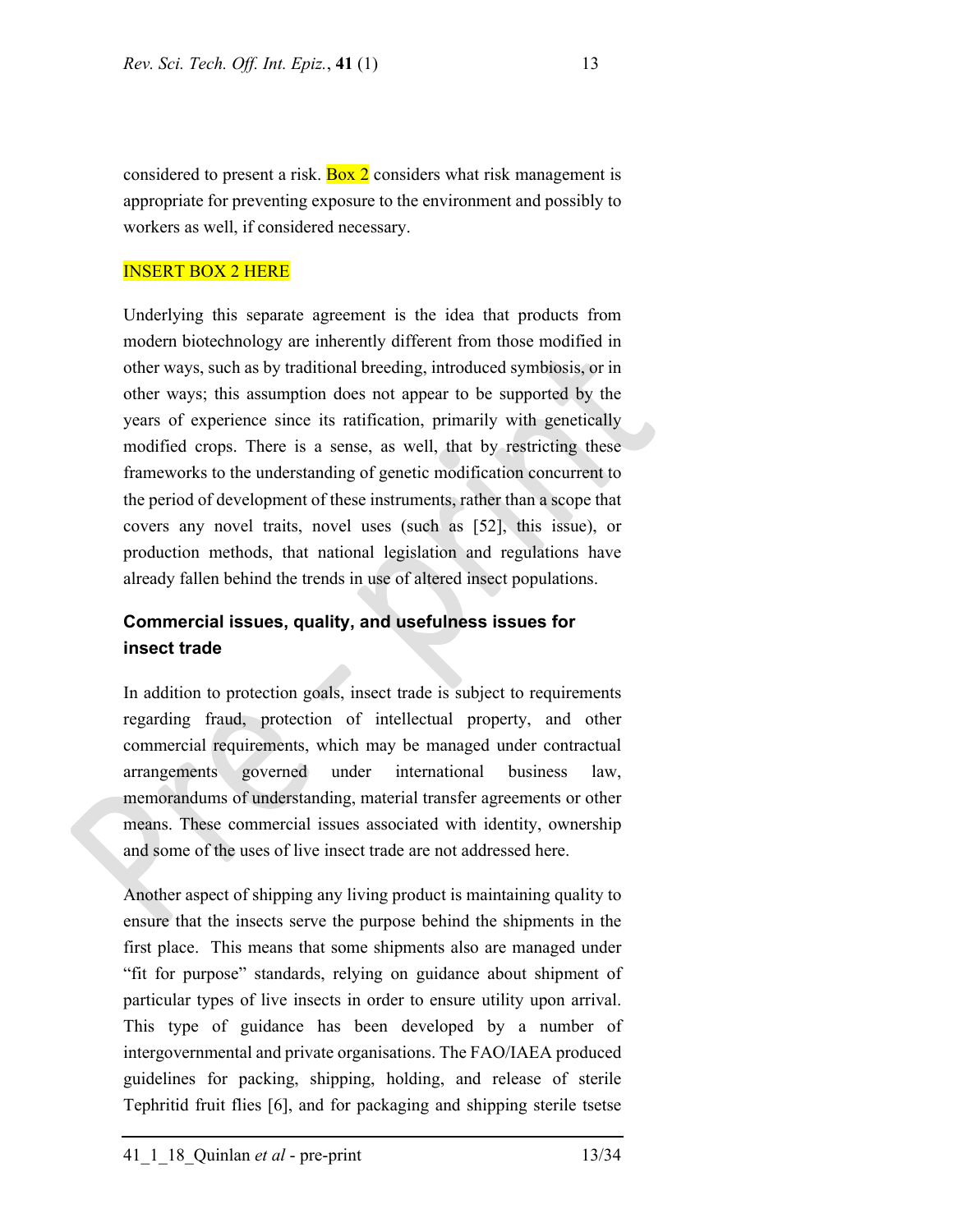flies [68, 69]. A detailed manual for quality control of Tephritid fruit flies is also available [70]. Guidance for mosquito programmes is also under development and addresses some aspects of safety and risk, but also discusses quality measures. All of these guidelines mention quality control, meeting phytosanitary requirements, and meeting export and import country documentation requirements. The potential role of sanitary (Veterinary Health) certificates is not noted in any of these guidelines.

# **Guidance from the transport sector**

Much of the trade in live insects is via air freight. Environmental conditions of shipments are optimised for insect survival and quality (such as described for biocontrol agents by Vila et al. [10], this issue), as they move from a production site or wild harvest, through domestic and international transport, to the ultimate destination after clearing the usual border checks. These conditions aimed at maintaining the utility of the shipments, of course, also contribute to other types of risks by keeping the insects viable.

Therefore, the final aspect to the current regulatory landscape is the guidelines, norms, and standards applied to any type of commercial transport (see for example Simoni [8], this issue). The airline and freight courier industries refer to the International Civil Aviation Organization (ICAO) of the United Nations and the private International Air Transport Association (IATA) to guide them on handling potentially hazardous materials.

The IATA has cooperated with the biocontrol industry to provide specific details for packaging of mites and insects in the latest guidance [10]. A new shipping label that could rapidly inform those in contact with the consignment of the identity, risk status, and any handling requirements for the contents and need for timely delivery has been proposed [7].

Globally harmonised classification and labelling of environmentally hazardous living organisms have been under consideration at the United Nations Economic and Social Council Sub-Committee of Experts on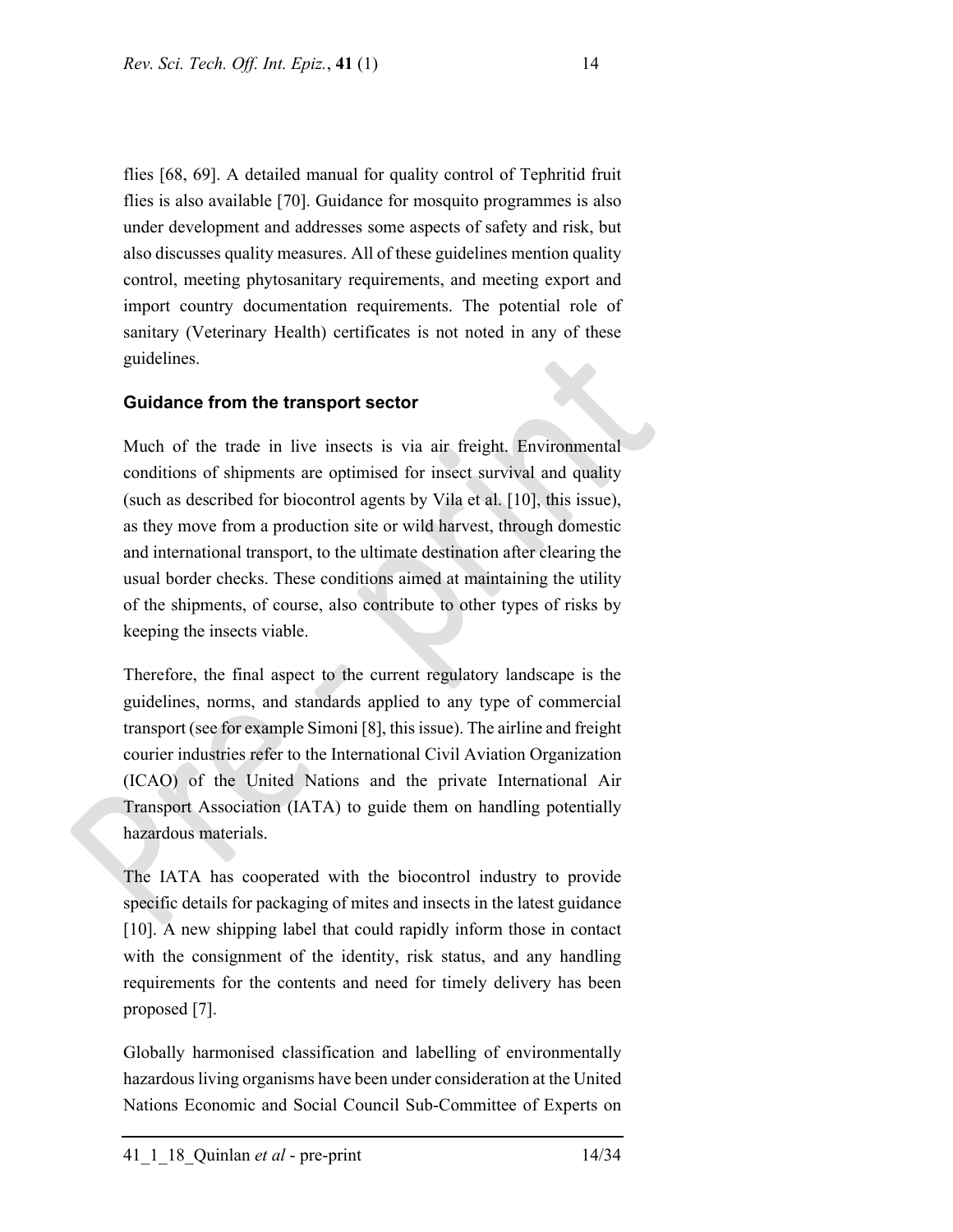Transport of Dangerous Goods [65]. A classification system that aligns with key principles such as evidence-based risk assessment and takes into account any modifications or treatments of the population being shipped (such as inability to survive outside of the packaging for the life stage being shipped; inability to produce viable offspring if able to survive, etc.) would avoid additional restrictions for trade that is already demonstrated to be safe based on high volumes shipped with no incidents, for example.

Ideas for improved coordination appear below, with further discussion in Quinlan *et al.* [71], this issue.

## **Gaps or inconsistencies in regulation of insect trade**

Table II presents a list of aspects that require more consistent guidance, based on earlier discussions convened by Imperial College London (as reported in [72]). The list of possible documentation in ISPM 3 includes most of these points [21]. While these aspects seem to be universally necessary when considering international trade, a simple "one size fits all" guide is not feasible. Guidance should consider the types of insects or other arthropods that are being shipped, the life stage (egg; larvae, pupae, or nymph; adult), specific requirements such as documentation, packaging or delivery, and reporting criteria needed to better facilitate achieving the benefits from this trade while mitigating any risks.

# INSERT TABLE II HERE

Given the current variations in carrier policies, some additional steps in the guidance to support risk-based classification of shipments could save considerable costs and enable the pursuit of important benefits. Consistent classification of shipments, based on the risks and risk mitigation strategies, would facilitate data reporting, collection, and analysis. If animal health certificates are required, clear guidance on the appropriate information required for such a form would standardise the practice.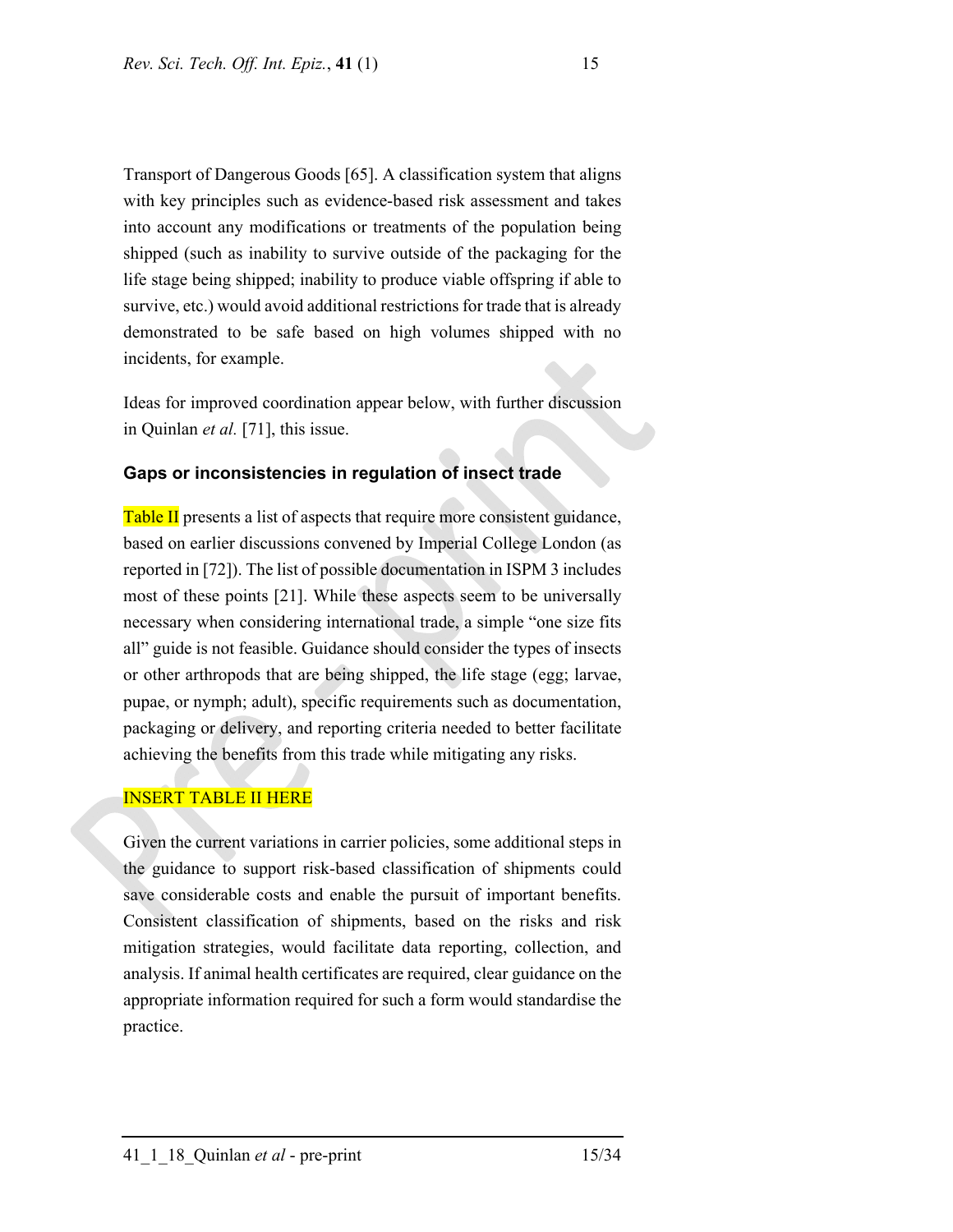# **Conclusions**

Every year there is a number of shipments transporting a variety of species and strains, and representing a broad range of interests in trade of live insects. There is every reason to expect increases in trade in live insects and insect-based food and feed [e.g., 73, 74]. Presently, trade occurs under a variety of regulations and oversight. This paper aims to highlight the importance of guidance and the need for evidence-based risk assessment and management to ensure safe international trade of insect while minimising unjustified trade barriers and simple inefficiencies in shipping. It also argues for arthropod-specific guidance, rather than working from the paradigm of insects as a subset of all animals. Where guidance exists, high level agreement on the integration of various authorities or the hierarchy of authorities is needed. Enhanced transparency in this guidance will support suppliers, users, shippers, and regulators.

In light of the current gaps and inconsistencies in guidance for shipping live insects and other arthropods – within the sector but also in comparison to other time sensitive trade – the authors propose further discussion among stakeholders to agree on pragmatic solutions. Discussions should include international organisations with mandates relating to ways in which the insect trade affects both health protection and conservation, and economic and innovation objectives, including but not limited to: OIE, IPPC, CBD, IAEA and FAO; national bodies involved in regulation of insects and their trade, as well as those potentially using or advancing benefits based on trade and exchange of insects; recognized advisors and facilitators of these benefits, such as CAB International; associations or guidance bodies for the shipping sector in general, including ICAO and IATA; and research and academic bodies with objectives affected by this international trade.

Coordination should be aimed at promoting a more transparent and pragmatic process for live shipments, which will lead to rationally avoiding both potential risks and scientifically unjustified barriers. New initiatives must avoid imposing additional requirements for trade already moving effectively, such as several large volume sectors (e.g.,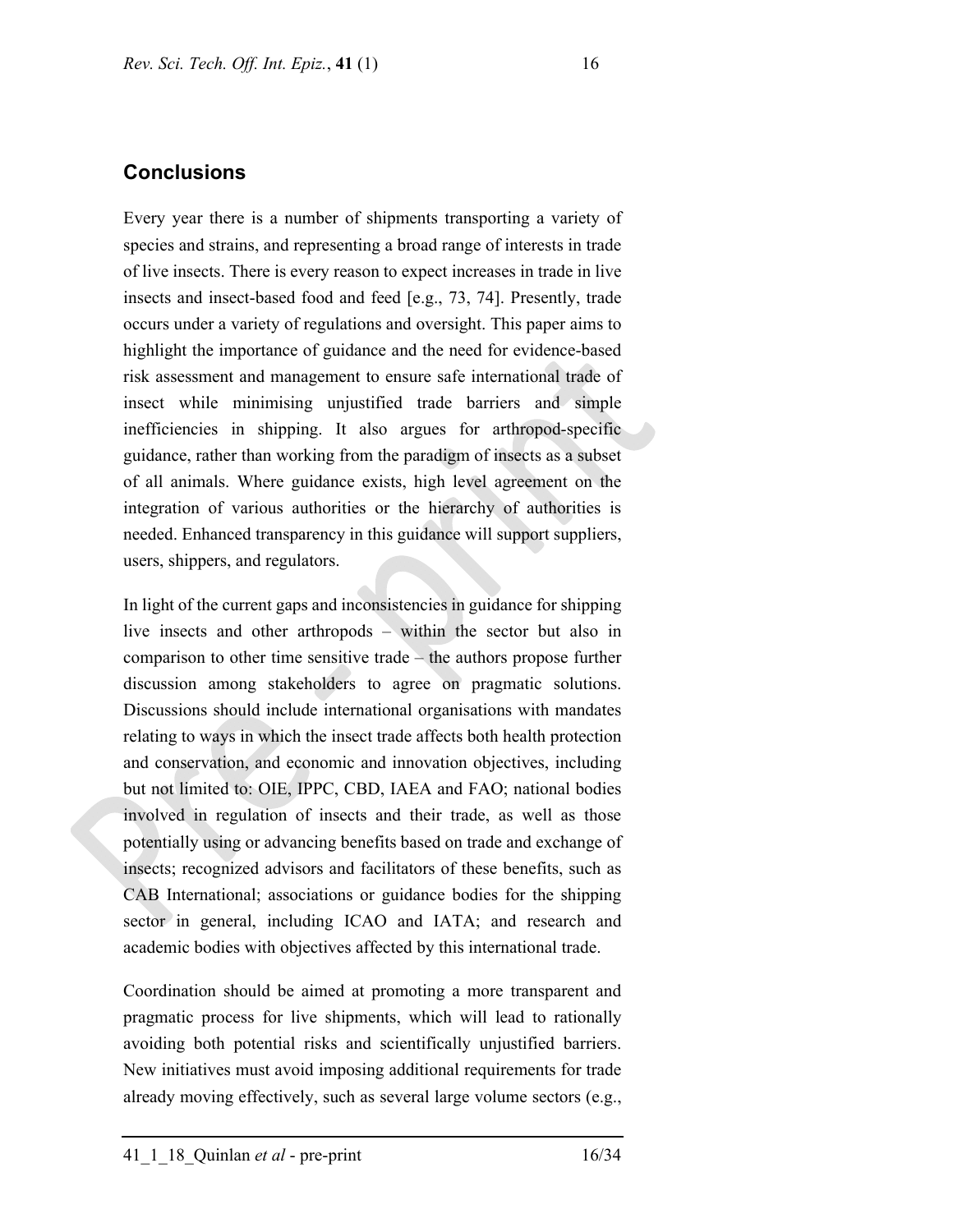for sterile insect technique [12, 74]). A harmonised risk-based approach may also provide a more suitable platform than existing regulations or guidance for consideration of future innovations or emerging risks, and the most appropriate risk management options for these, as the trade in live insects grows and changes [75].

The range of issues reinforces the authors' view that discussions around rationalising regulation of or guidance for insect trade will need to be broad and flexible. We believe that basing decisions about shipping on evidence of risk and proportional management, where needed, is the best way to support the benefits supported by live insect trade – through research, industrial outputs, and field programmes relying on safe delivery of insects, when and where needed.

# **Acknowledgements**

The authors of this review themselves are acknowledged by the Guest Editors of the OIE *Scientific and Technical Review* for their contributions to early discussions that laid the foundation for identifying other topics for this special issue.

All of the authors' organisations contributed to the costs of their participation in a June 2018 meeting convened by the Centre for Environmental Policy, Imperial College London. We would also like to acknowledge Target Malaria and the EUCLID project for covering some of the costs of the original meeting. Target Malaria receives core funding from the Bill & Melinda Gates Foundation and Open Philanthropy. EUCLID received funding from the European Union Horizon 2020 research and innovation programme under grant agreement No 633999.

# **References**

1. Mumford J.D. & Quinlan M.M. (2022). Introduction. *In* Safety, regulatory, and environmental issues related to international trade of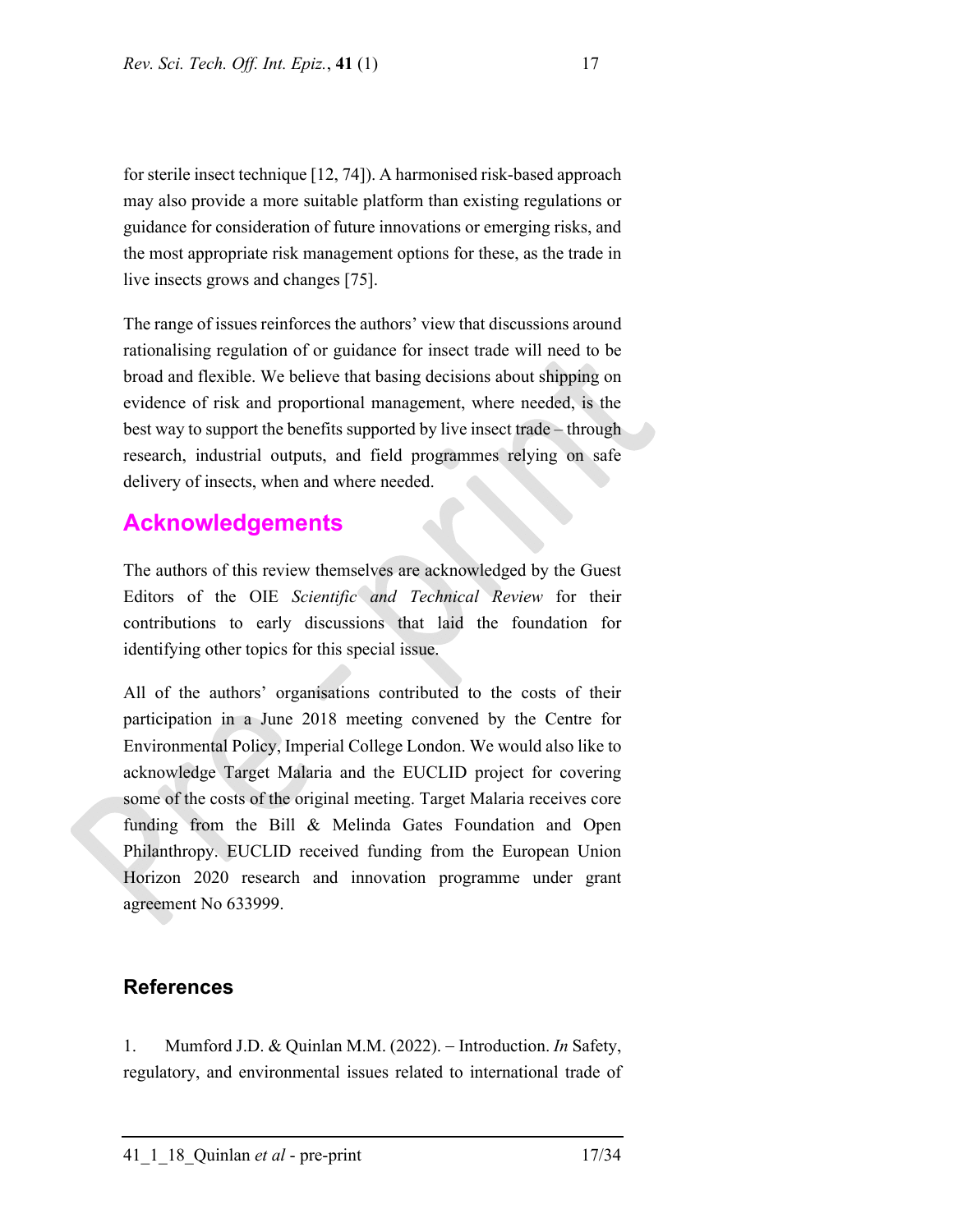insects (J. Mumford & M.M. Quinlan, eds). *Rev Sci Tech. Off. Int. Epiz.*, **41** (1), XXX–YYY. doi:…

2. Bellini, R. (2022). – Safety, regulatory and environmental issues with SIT-based mosquito vector control in European countries. *In* Safety, regulatory, and environmental issues related to international trade of insects (J. Mumford & M.M. Quinlan, eds). *Rev Sci Tech. Off. Int. Epiz*., **41** (1), XXX–YYY. doi:…

3. Denton J.A., Joubert D.A., Goundar A.A. & Gilles J.R.L. (2022). - International shipment of *Wolbachia*-Infected Mosquito eggs -Towards Scale up of World Mosquito Program Operations. *In* Safety, regulatory, and environmental issues related to international trade of insects (J. Mumford & M.M. Quinlan, eds). *Rev Sci Tech. Off. Int. Epiz.*, **41** (1), XXX–YYY. doi:…

4. National Audit Office (NAO) (2021). – Good practice guidance - Principles of effective regulation. United Kingdom. Available at: https://www.nao.org.uk/wp-content/uploads/2021/05/Principles-ofeffective-regulation-SOff-interactive-accessible.pdf

5. van Lenteren, J. C. (2003). *Quality Control and Production of Biological Control Agents - Theory and Testing Procedures*. CABI. doi.org/10.1079/9780851996882.0000

6. Food and Agricultural Organization(FAO)/ International Atomic Energy Agency (IAEA) (2017). – Guideline for packing, shipping, holding and release of sterile flies in area-wide fruit fly control programmes. Second edition, by Zavala-López J.L. and Enkerlin W.R. (eds.). Rome, Italy. 140 pp. Available at: https://www.iaea.org/sites/default/files/21/06/nafa-ipc-manualguideline-for-packing-sept2017.pdf (accessed on 26 January 2022).

7. Wohlfarter M., Oliva C.F. & Nelson, C. (2022). – Streamlining cross-border shipping of live invertebrates. *In* Safety, regulatory, and environmental issues related to international trade of insects (J. Mumford & M.M. Quinlan, eds). *Rev Sci Tech. Off. Int. Epiz.*, **41** (1), XXX–YYY. doi:…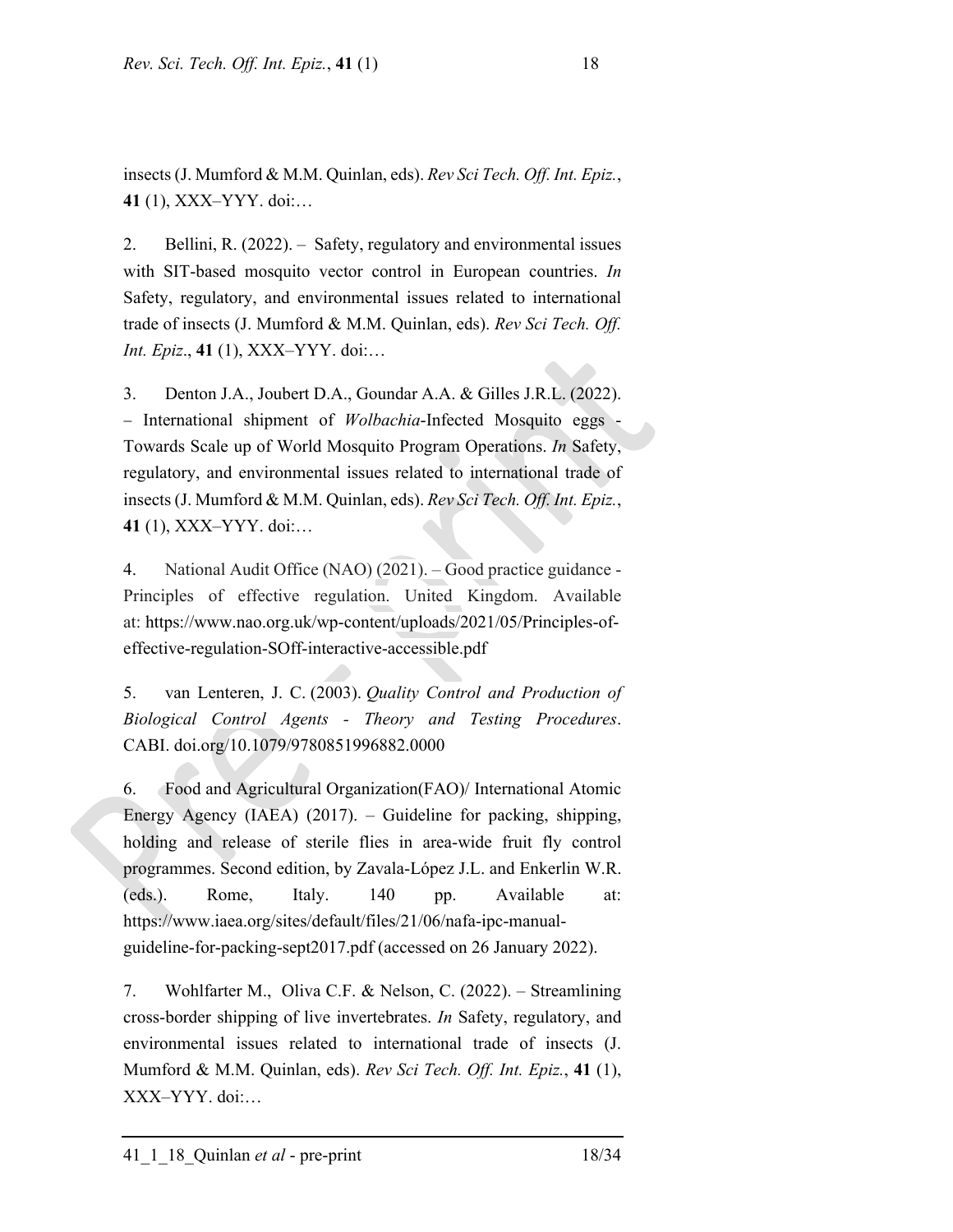8. Simoni A. (2022). Movement of genetically modified insects for research purposes. *In* Safety, regulatory, and environmental issues related to international trade of insects (J. Mumford & M.M. Quinlan, eds). *Rev Sci Tech. Off. Int. Epiz.*, **41** (1), XXX–YYY. doi:…

9. Copa-Cogeca/IBMA. (2014). – Roadmap for Collaboration from 2018-2025. European farmers – International Biocontrol Manufactures Association & the European agri-cooperatives (Copa Cogeca), Brussels, Belgium. Available at: https://ibma-global.org/wpcontent/uploads/2020/12/copacogecaibmaroadmapforcollaborationfro m20182025english.pdf

10. Vila E., Wäckers F. & Klapwijk J. (2022). Shipping augmentative biocontrol agents. In Safety, regulatory, and environmental issues related to international trade of insects (J. Mumford & M.M. Quinlan, eds). Rev Sci Tech. Off. Int. Epiz., 41 (1), XXX–YYY. doi:…

11. Smith D., Hinz H., Mulema J., Weyl P. & Ryan M.J. (2018). – Biological control and the Nagoya Protocol on access and benefit sharing – a case of effective due diligence, *Biocontrol Sci. Technol.*, **28** (10), 914–926.doi: 10.1080/09583157.2018.1460317.

12. Enkerlin W.R. & Pereira R. (2022). The sterile insect technique: International framework to facilitate transboundary shipments of sterile insects. *In* Safety, regulatory, and environmental issues related to international trade of insects (J. Mumford & M.M. Quinlan, eds). *Rev Sci Tech. Off. Int. Epiz.*, **41** (1), XXX–YYY. doi:…

13. Sanchez M., Ferro E. & Cortese P. (2022). – Risk assessment procedures in Argentina for the safe import, quarantine, and release of Biological Control Agents against pests. *In* Safety, regulatory, and environmental issues related to international trade of insects (J. Mumford & M.M. Quinlan, eds). *Rev Sci Tech. Off. Int. Epiz.*, **41** (1), XXX–YYY. doi:…

14. Torres G., Diaz F., Okamura Y., Messori S. & Hutchison J. (2022). – World Organisation for Animal Health international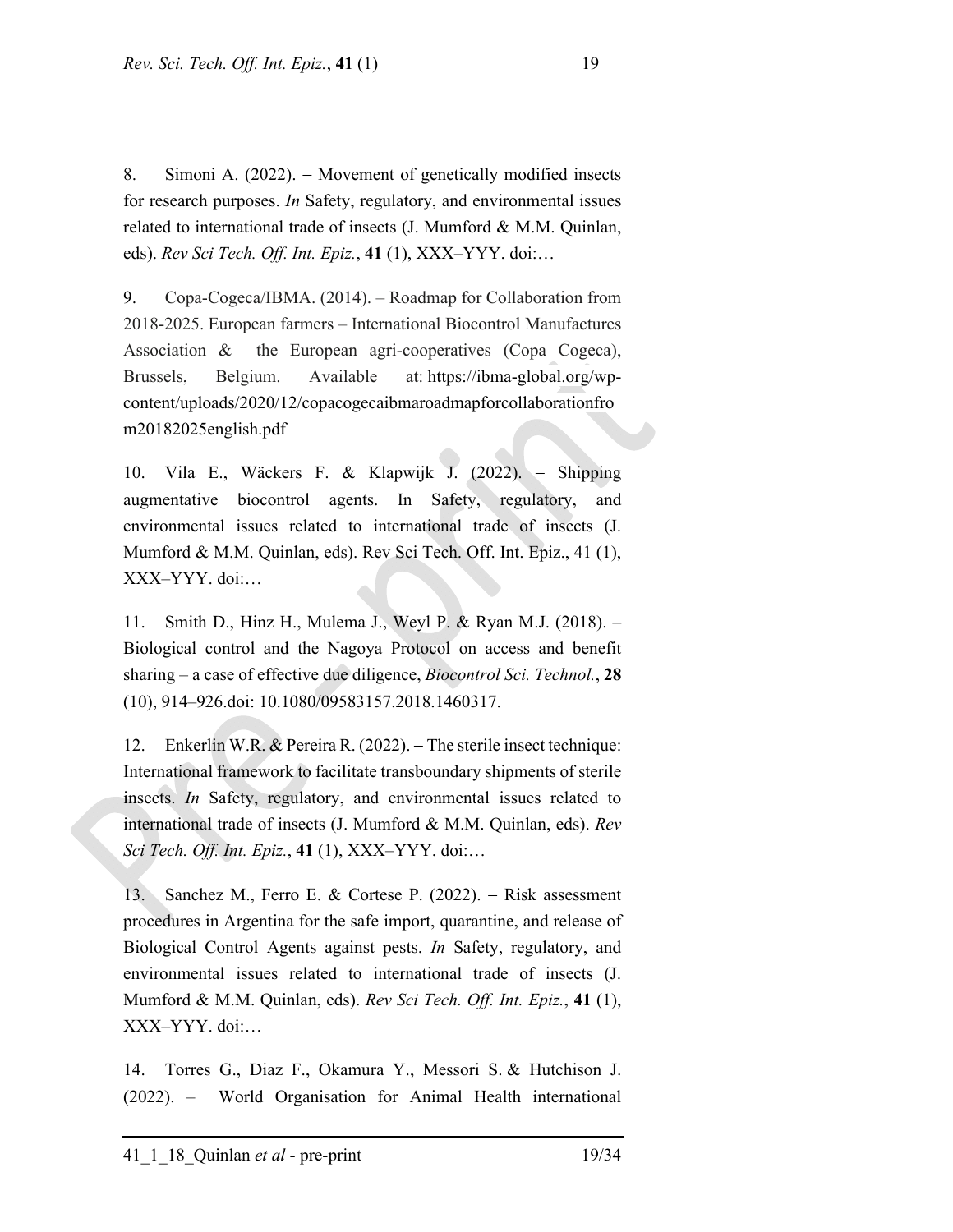standards for bee health: the potential for their extension to the safe trade of insects. *In* Safety, regulatory, and environmental issues related to international trade of insects (J. Mumford & M.M. Quinlan, eds). *Rev Sci Tech. Off. Int. Epiz.*, **41** (1), XXX–YYY. doi:…

15. Universal Postal Union. (2018). Convention Manual. International Bureau of the Universal Postal Union, Berne. Available at https://www.upu.int/UPU/media/upu/files/UPU/aboutUpu/acts/manual sInThreeVolumes/actInThreeVolumesManualOfConventionEn.pdf

16. Cook K.R. & Parks A.L. (2022). The international exchange of Drosophila melanogaster strains. *In* Safety, regulatory, and environmental issues related to international trade of insects (J. Mumford & M.M. Quinlan, eds). *Rev Sci Tech. Off. Int. Epiz.*, **41** (1), XXX–YYY. doi:…

17. Kumar P.S., Sreedevi K., Amala U., Gupta A. & Verghese A. (2022). Shipment of insects and related arthropods into and out of India for research or commercial purposes. *In* Safety, regulatory, and environmental issues related to international trade of insects (J. Mumford & M.M. Quinlan, eds). *Rev Sci Tech. Off. Int. Epiz.*, **41** (1), XXX–YYY. doi:…

18. CAB (Centre for Agriculture and Bioscience) International. (2008). – Final Technical report. Knowledge networks and systems of innovation to support implementation of sanitary and phytosanitary standards in the developing countries of South East Asia, pp. 1-42.

19. Kairo M.T.K., Cock M.J.W. & Quinlan M.M. (2003). – An assessment of the use of the Code of Conduct for the Import and Release of Exotic Biological Control Agents (ISPM No. 3) since its endorsement as an international standard. *Biocontrol News Inf.*, **24** (1), 15–27.

20. Oliva C.F., Chand R., Prudhomme J., Messori S., Torres G., Mumford J.D., Deme I. & Quinlan M.M. (2022). – International live insect trade: a survey of stakeholders. **In** Safety, regulatory, and environmental issues related to international trade of insects (J.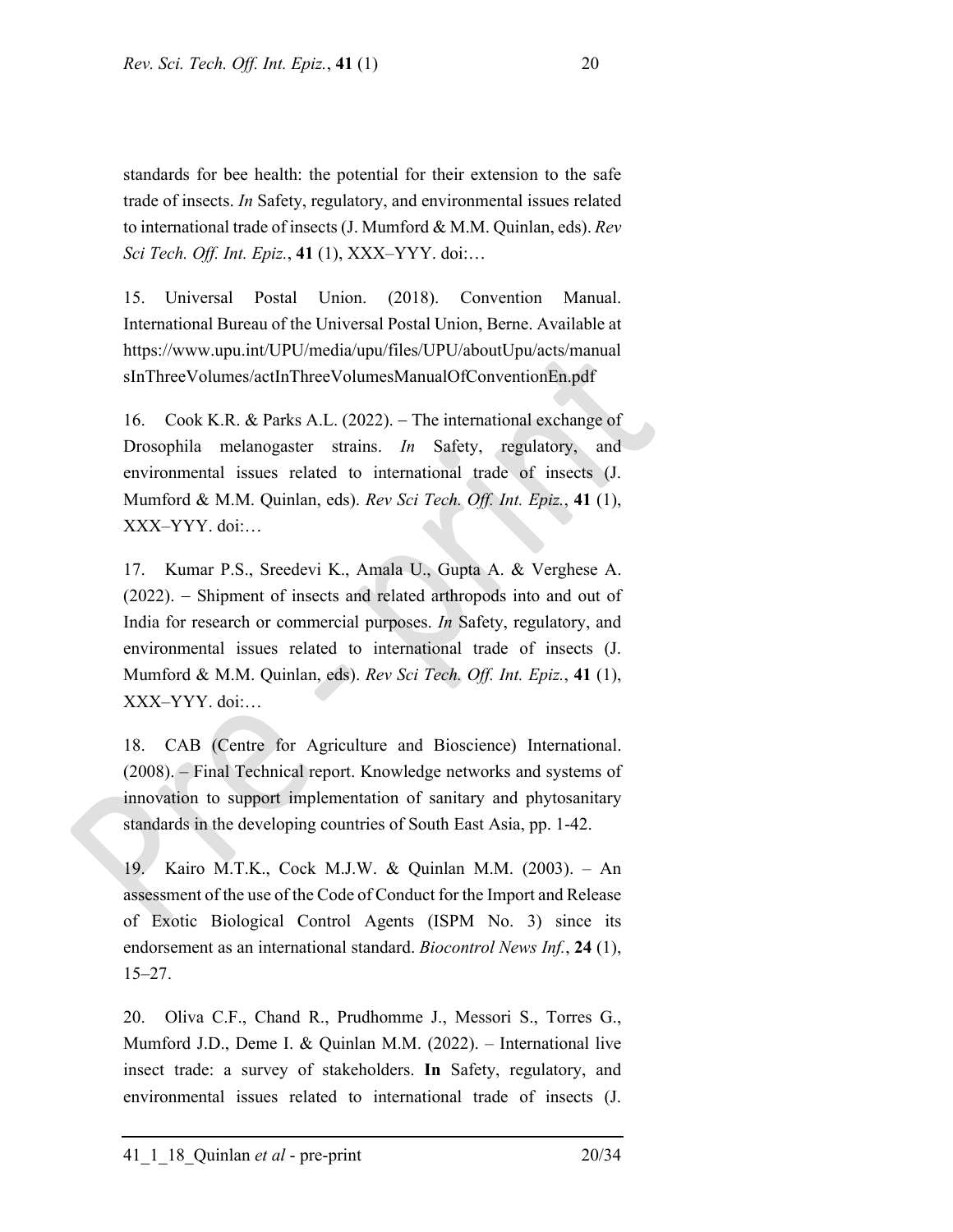Mumford & M.M. Quinlan, eds). *Rev Sci Tech. Off. Int. Epiz.*, **41** (1), XXX–YYY. doi:…

21. Food and Agriculture Organization of the United Nations (FAO). (2017). – ISPM No. 3: Guidelines for the export, shipment, import and release of biological control agents and other beneficial organisms. Rome, Italy. Latest version of all International Standards for Phytosanitary Measures will appear here: https://www.ippc.int/en/coreactivities/standards-setting/ispms/

22. Quinlan M.M., Mumford J.D. & Waage J.K. (2006). – New guidelines replace original FAO Code of Conduct for Import and Release of Biocontrol Agents., *Biocontrol News and Information*, **27**, 15N –17N.

23. Food and Agriculture Organization of the United Nations (FAO). (2017). – ISPM No. 12: Phytosanitary certificates. Rome, Italy. Latest version of all International Standards for Phytosanitary Measures will appear here: https://www.ippc.int/en/core-activities/standardssetting/ispms/

24. The North American Plant Protection Organization (NAPPO) (2015). – RSPM 29 Guidelines for the Petition for First Release of Non-Apis Pollinating Insects into NAPPO Countries. Secretariat of the North American Plant Protection Organization, Ottawa, Canada, 16 pp. Available at:

https://www.nappo.org/application/files/1115/8352/2975/RSPM\_29- 30-07-15-e.pdf (accessed on 26 January 2022).

25. NAPPO. (2015). – RSPM No. 26 Certification of commercial arthropod biological control agents or non-Apis pollinators moving into NAPPO member countries. Secretariat of the North American Plant Protection Organization, Ottawa, Canada, 16 pp. Available at: https://www.nappo.org/application/files/9715/8352/2974/RSPM\_26\_r ev-18-09-2015-e.pdf (accessed on 26 January 2022).

26. NAPPO (2015). – RSPM 12 Guidelines for Petition for First Release of Non-indigenous Entomophagous Biological Control Agents.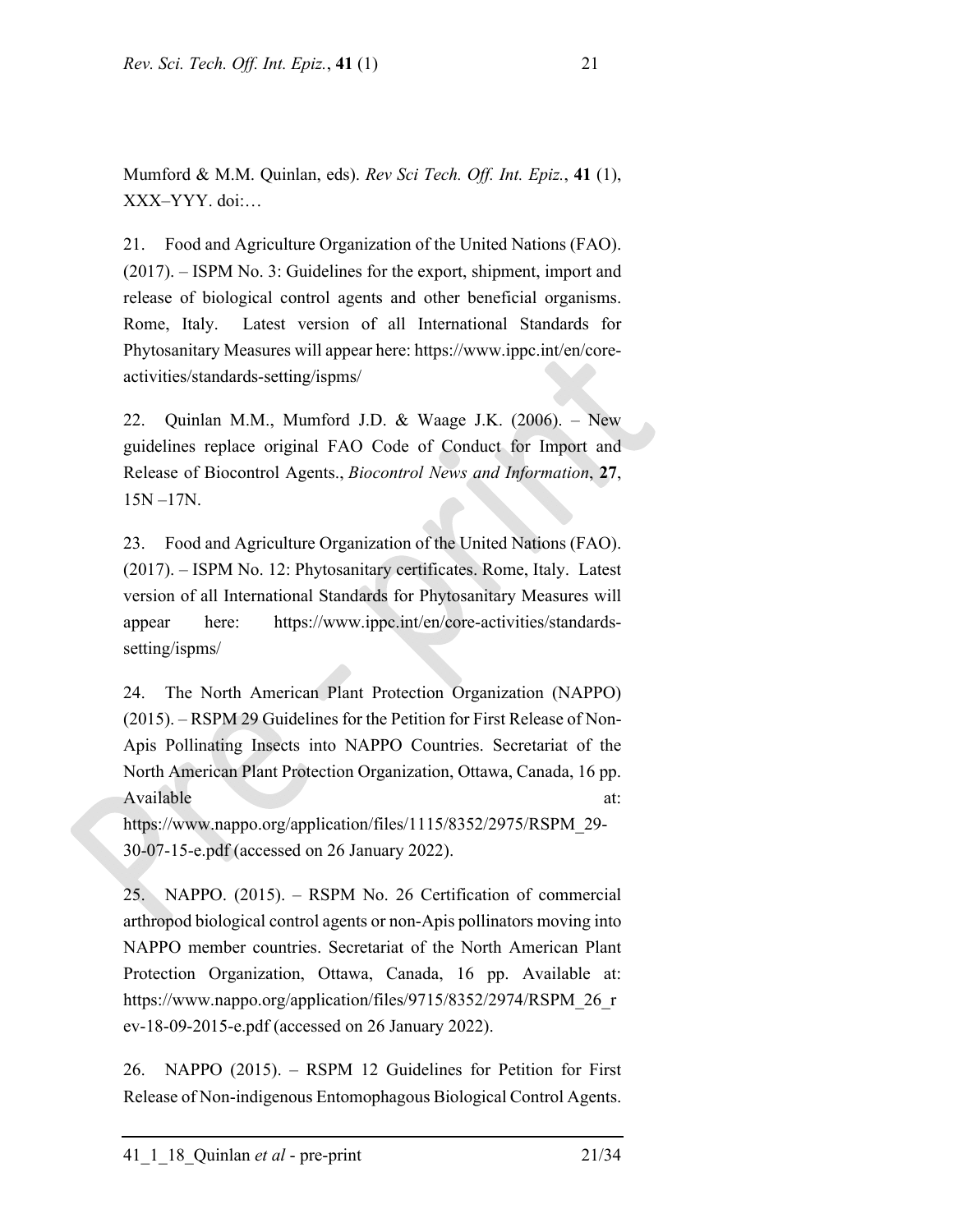Secretariat of the North American Plant Protection Organization, Ottawa, Canada, 14 pp. Available at: https://www.nappo.org/application/files/4015/8352/2959/RSPM\_12-30-07-15-e.pdf (accessed on 26 January 2022).

27. The European and Mediterranean Plant Protection Organization (EPPO). (1999). – PM6/1(1) First import of exotic biological control agents for research under contained conditions. *EPPO Bulletin*, 29(3), 271–272. doi:10.1111/j.1365-2338.1999.tb00831.x

28. Orlinski A.D. (2016). – Work of the EPPO/IOBC Panel on biological control agents. *Bull. OEPP*, **46** (2), 243– 248.doi:10.1111/epp.12309.

29. EPPO. (2021). – PM 6/3(5) List of Biological Control Agents Widely Used in the EPPO Region. *Safe use of Biological Contro*l, 1–3. doi: 10.1111/epp.12801.

30. EPPO. (2018). – PM 6/04 (1) Decision-support scheme for import and release of biological control agents of plant pests. *EPPO Bulletin*, **48**(3), 352–367. doi:10.1111/epp.12495.

31. European Union (2000). Council Directive 2000/29/EC on protective measures against the introduction into the Community of organisms harmful to plants or plant products and against their spread within the Community. Available at: https://eur-lex.europa.eu/legalcontent/EN/ALL/?uri=CELEX:32000L0029 (accessed on 26 January 2022).

32. European Union (2008). Commission Directive 2008/64/EC amending Annexes I to IV to Council Directive 2000/29/EC on protective measures against the introduction into the Community of organisms harmful to plants or plant products and against their spread within the Community. Available at: https://eur-lex.europa.eu/legalcontent/EN/TXT/?uri=CELEX%3A32008L0064 (accessed on 26 January 2022).

33. World Organisation for Animal Health (OIE) (2021). – Chapter 1.5. Surveillance for arthropod vectors of animal diseases.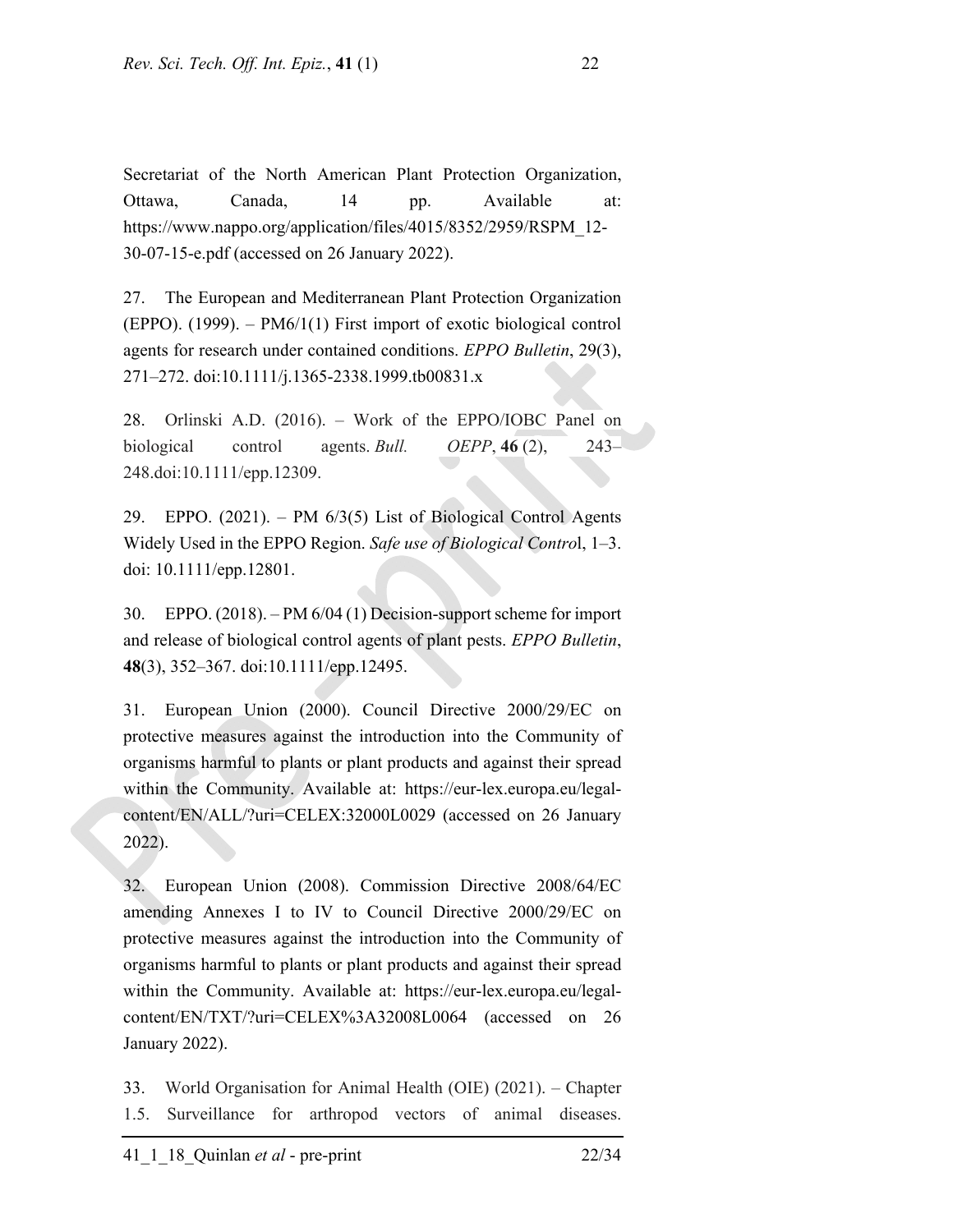In *Terrestrial Animal Health Code29th ed.*, World Organisation for Animal Health (OIE), Paris, France Available at: https://www.oie.int/en/what-we-do/standards/codes-andmanuals/terrestrial-code-onlineaccess/?id=169&L=1&htmfile=chapitre\_surveillance\_vector.htm (acc essed on 2 March 2022).

34. Sarwar, M. S. (2015). – Insect Vectors Involving in Mechanical Transmission of Human Pathogens for Serious Diseases. *Int. J. of Bioinfo. & Biomed. Eng.*, **1** (3), 300–306.

35. American Committee of Medical Entomology (ACME) & American Society of Tropical Medicine and Hygiene (ASTMH) (2019). – Arthropod Containment Guidelines, Version 3.2. *Vector-Borne Zoonotic Dis.*, **19** (3), 152–173. doi:10.1089/vbz.2018.2431

36. Grace D. (2020). – Trust in trade: a global perspective on health Certification. *Rev. Sci. Tech. Off. Int. Epiz.,* **39** (1), 273–281. doi:10.20506/rst.39.1.3080.

37. Codex Alimentarius Commission (CAC) (2010). CRD 8. Development of regional standard for Edible Crickets and their products. Joint FAO/WHO(World Health Organization) food standard programme. FAO/WHO Coordinating Committee for Asia, 17th session Bali, Indonesia, 22-26 November 2010.

38. Dobermann D., Swift J.A. & Field L.M. (2017). – Opportunities and hurdles of edible insects for food and feed. *Nutr. Bull.*, **42** (4), 293– 308. doi:10.1111/nbu.12291.

39. Huis A. Van, Itterbeeck J. Van, Klunder H., Mertens E., Halloran A., Muir G. & Vantomme P. (2013). – Edible insects: future prospects for food and feed security (No. 171). Food and Agriculture Organization of the United Nations, Rome, Italy. Available at: http://www.fao.org/3/i3253e/i3253e.pdf (accessed on 30 September 2021).

40. Lahteenmaki-Uutela A. & Grmelová N. (2016). – European law on insects in food and feed. Eur. Food  $\&$  Feed Rev., 11 (1),  $2 - 8$ .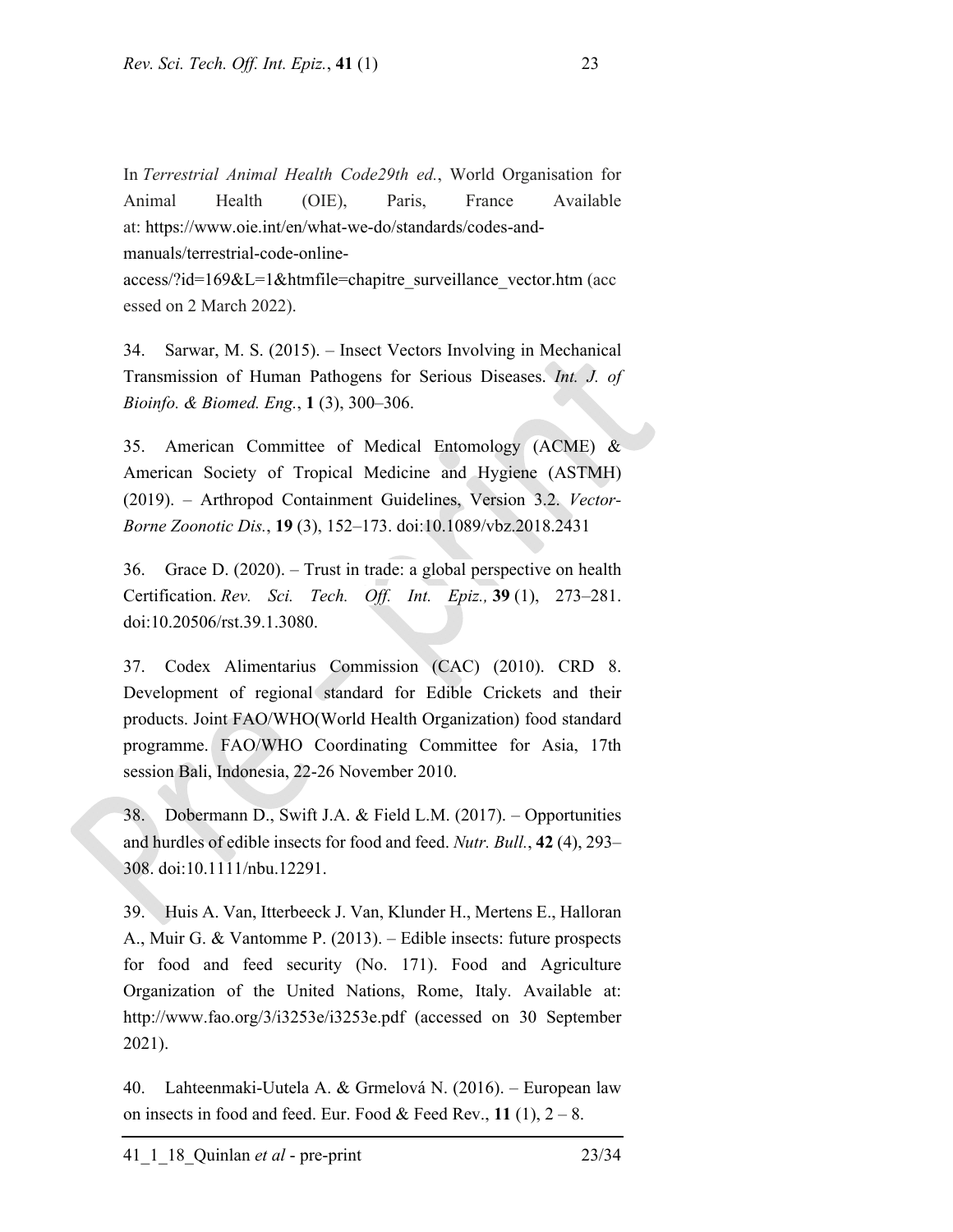41. Grabowski, N. T., Ahlfeld B., Lis, K. A., Jansen, W. & Kehrenberg, C. (2019). – The current legal status of edible insects in Europe. *Berl Münch Tierärztl Wochenschr.* **132** (5/6), 312 – 316. doi: 10.2376/0005-9366-18087.

42. Niassy S., Omuse E.R., Roos, N., Halloran, A., Eilenberg, J., Egonyu, J.P., Tanga, C., Meutchieye, F., Mwangi, R., Subramanian, S., Musundire, R., Nkunika, P.O.Y., Anankware, J.P., Kinyuru, J., Yusuf, A., & Ekesi, S. (2022). – Safety, regulatory, and environmental issues related to breeding and international trade of edible insects in Africa. *In* Safety, regulatory, and environmental issues related to international trade of insects (J. Mumford & M.M. Quinlan, eds). *Rev Sci Tech. Off. Int. Epiz.*, **41** (1), XXX–YYY. doi:…

43. Goka K. (2022). – Conservation biology issues for the commercial insect trade in Japan: bumblebees for agriculture and pet insects as examples. *In* Safety, regulatory, and environmental issues related to international trade of insects (J. Mumford & M.M. Quinlan, eds). *Rev Sci Tech. Off. Int. Epiz.*, **41** (1), XXX–YYY. doi:…

44. Actman, J. (2019). – Bug smuggling is big business. National Geographic (Originally posted as J Hall, author). Available at: https://www.nationalgeographic.co.uk/animals/2019/09/bugsmuggling-big-business (accessed 26 January 2022).

45. Vereecken N.J. (2018). – Wallace's Giant Bee for sale: implications for trade regulation and conservation. *J. Insect Conserv.*, **22**, 807–811. doi:10.1007/s10841-018-0108-2.

46. Knapp S. (2011). – Rarity, species richness, and the threat of extinction-are plants the same as animals? *PLoS Bio*l., **9** (5), 1–3. doi:10.1371/journal.pbio.1001067.

47. Harvey J.A., Heinen R., Armbrecht I., Basset Y., Baxter-Gilbert J.H., Bezemer T.M., Böhm M., Bommarco R., Borges P.A.V., Cardoso P., Clausnitzer V., Cornelisse T., Crone E.E., Dicke M., Dijkstra K.D.B., Dyer L., Ellers J., Fartmann T., Forister M.L., Furlong M.J., Garcia-Aguayo A., Gerlach J., Gols R., Goulson D., Habel J.C., Haddad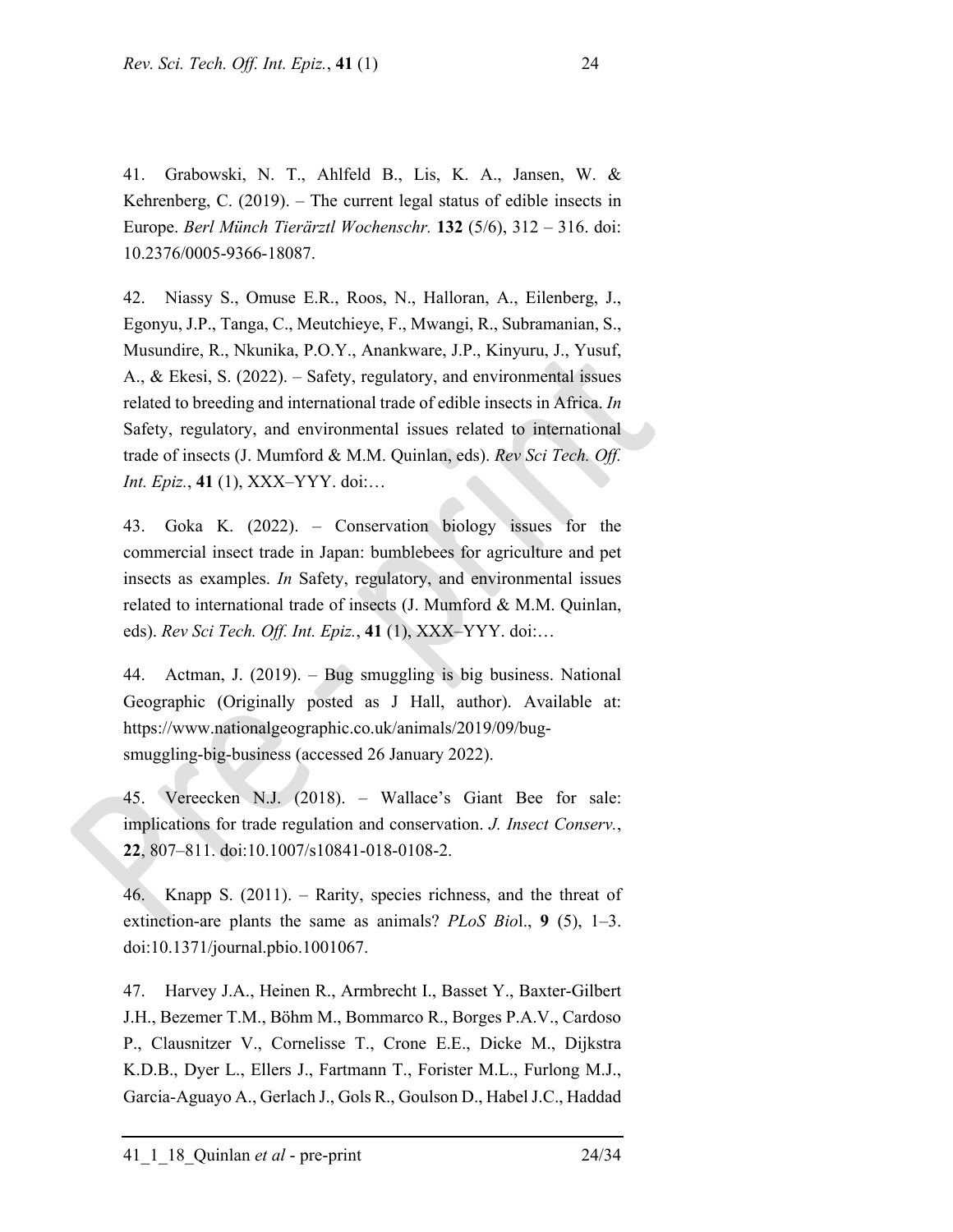N.M., Hallmann C.A., Henriques S., Herberstein M.E., Hochkirch A., Hughes A.C., Jepsen S., Jones T.H., Kaydan B.M., Kleijn D., Klein A.M., Latty T., Leather S.R., Lewis S.M., Lister B.C., Losey J.E., Lowe E.C., Macadam C.R., Montoya-Lerma J., Nagano C.D., Ogan S., Orr M.C., Painting C.J., Pham T.H., Potts S.G., Rauf A., Roslin T.L., Samways M.J., Sanchez-Bayo F., Sar S.A., Schultz C.B., Soares A.O., Thancharoen A., Tscharntke T., Tylianakis J.M., Umbers K.D.L., Vet L.E.M., Visser M.E., Vujic A., Wagner D.L., WallisDeVries M.F., Westphal C., White T.E., Wilkins V.L., Williams P.H., Wyckhuys K.A.G., Zhu Z.R. & Kroon H. de (2020). – International scientists formulate a roadmap for insect conservation and recovery. *Nat. Ecol. Evol.*, **4** (2), 174–176.

48. Goulson, D. & Hughes, W.O.H. (2015). – Mitigating the anthropogenic spread of bee parasites to protect wild pollinators. *Biol. Conserv.*, **191**, 10–19. doi: org/10.1016/j.biocon.2015.06.023.

49. Graystock P., Yates K., Evison S.E.F., Darvill B., Goulson D. & Hughes W.O.H. (2013). – The Trojan hives: Pollinator pathogens, imported and distributed in bumblebee colonies. *J. Appl. Ecol*., **50** (5), 1207–1215. doi:10.1111/1365-2664.12134.

50. Mutinelli F. (2011). – The spread of pathogens through trade in honey bees and their products (including queen bees and semen): Overview and recent developments. *OIE Rev. Sci. Tech.*, **30**(1), 257– 271. doi:10.20506/rst.30.1.2033.

51. Dafni A., Kevan P., Gross C.L. & Goka K. (2010). – Bombus terrestris, pollinator, invasive and pest: An assessment of problems associated with its widespread introductions for commercial purposes. *Appl. Entomol. Zool.*, **45** (1), 101–113. doi:10.1303/aez.2010.101.

52. Temmermans J. & Smagghe G. (2022). Different bees as vectors for entomovectoring with enhanced pollination and crop protection control: current practices, use-cases and critical view on transport. *In* Safety, regulatory, and environmental issues related to international trade of insects (J. Mumford & M.M. Quinlan, eds). *Rev Sci Tech. Off. Int. Epiz.*, **41** (1), XXX–YYY. doi:…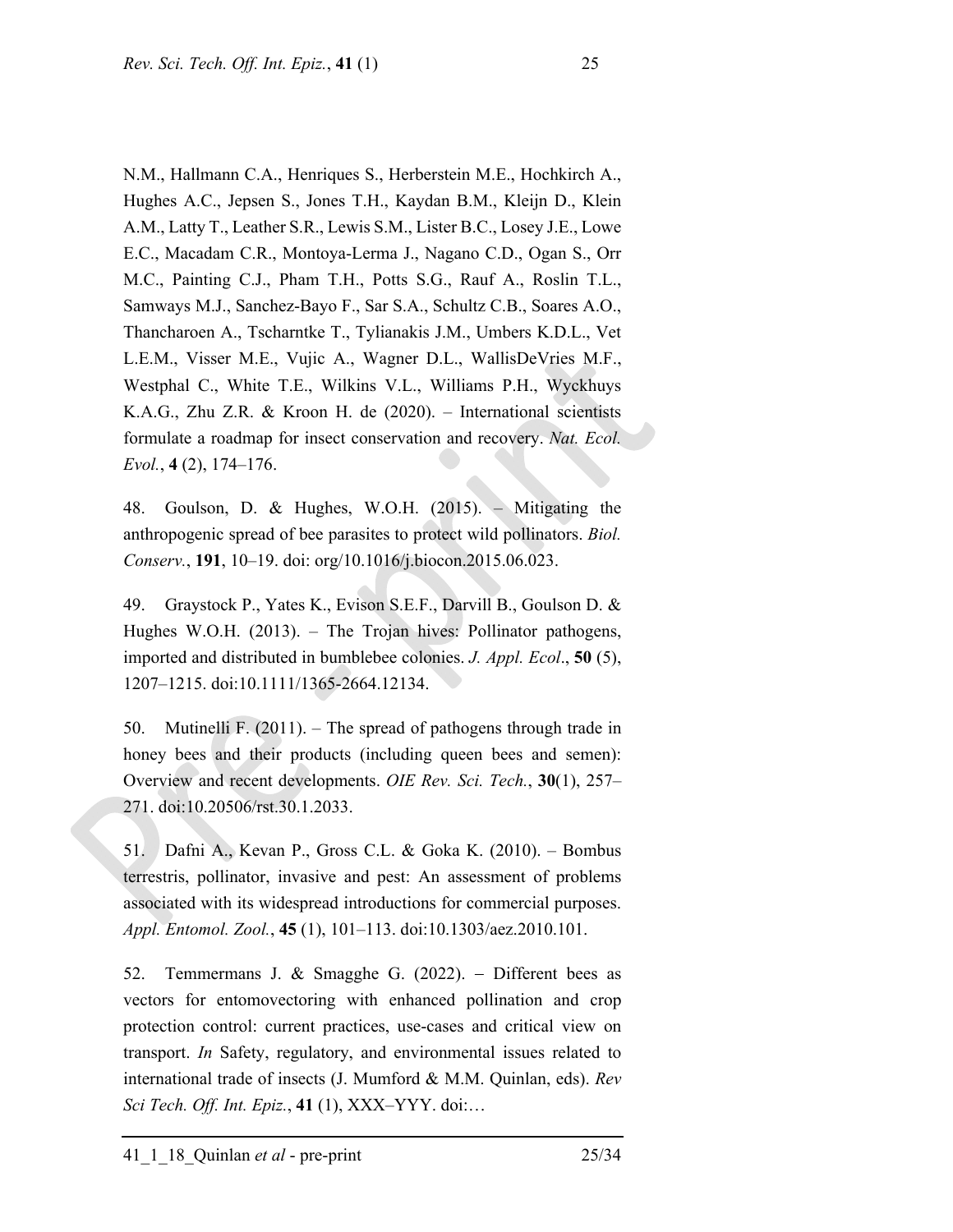53. Convention on Biological Diversity (CBD) (2002). – Guiding principles for the prevention, introduction and mitigation of impacts of alien species that threaten ecosystems, habitats or species. Annex from decision CBD/COP/DEC/VI/23 adopted by the Conference of the Parties to the Convention on Biological Diversity. Sixth meeting, The Hague, Netherlands, 7 - 19 April 2002.

54. CBD (2016). – Summary of technical considerations for the use of biological control agents to manage invasive alien species. Annex from decision CBD/COP/DEC/XIII/13 adopted by the Conference of the Parties to the Convention on Biological Diversity. Thirteenth meeting, Cancun, Mexico, 4-17 December 2016.

55. CBD (2018). – Supplementary voluntary guidance for avoiding unintentional introductions of invasive alien species associated with trade in live organisms. Annex I from decision CBD/COP/DEC/14/11 adopted by the Conference of the Parties to the Convention on Biological Diversity. Fourteenth meeting, Sharm El-Sheikh, Egypt, 17- 19 November 2018.

56. van Lenteren J. C. (2021). – Will the "Nagoya Protocol on Access and Benefit Sharing" Put an End to Biological Control? *In* Area-Wide Integrated Pest Management: Development and Field Application (J. Hendrichs, R. Pereira & M. J. B. Vreysen, eds.). CRC Press, Boca Raton, Florida, USA, 655–667.

57. Cock M.J.W., van Lenteren J. C., Brodeur J., Barratt, B.I.P., Bigler F., Bolckmans K., Cônsoli F.L., Hass F., Mason P.G., & Parra J.R.P. (2010) Do new Access and Benefit Sharing procedures under the Convention on Biological Diversity threaten the future of biological control? *BioControl* 55:199-218.

58. Coutinot D., Briano J., Parra J.R.P., Sá L.A.N. de & Cônsoli F.L. (2013). – Exchange of Natural Enemies for Biological Control: Is it a Rocky Road? - The Road in the Euro-Mediterranean Region and the South American Common Market. *Neotrop. Entomol*., 42 (1), 1–14. doi:10.1007/s13744-012-0103-3.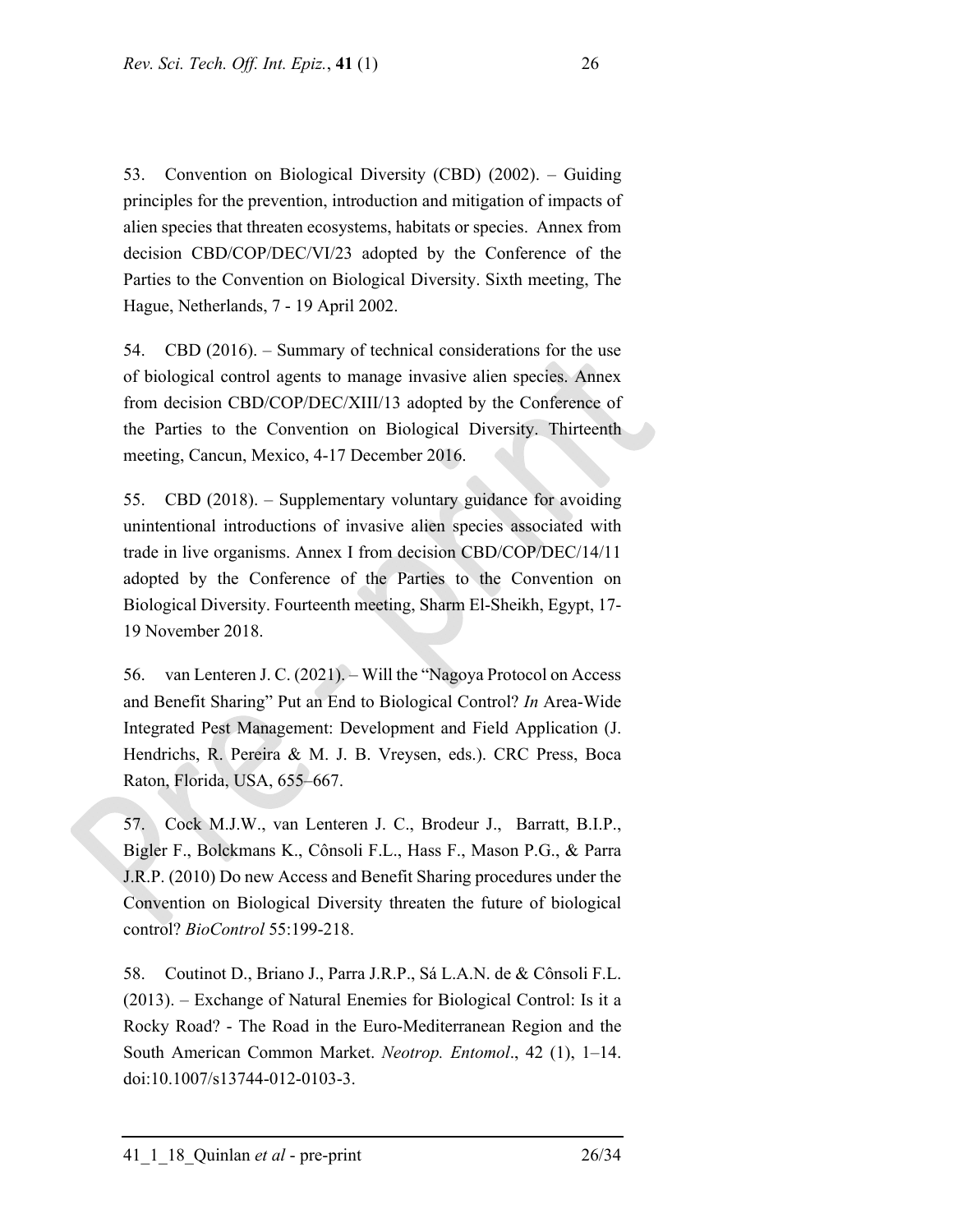59. Ormsby M. & Brenton-Rule E. (2017). – A review of global instruments to combat invasive alien species in forestry. *Biol Invasions*, **19,** 3355–3364. doi:10.1007/s10530-017-1426-0.

60. Beech C., Rose N., & Dass B. (2022). – Chapter 25: Regulation of Transgenic Insects *In* Transgenic Insects – Techniques and Applications (M.Q. Benedict & M.J. Scott, eds), 2nd edition, CABI Publishing, Wallingford, UK.

61. CBD. (2000). Cartagena Protocol on Biosafety. Secretariat of the Convention on Biological Diversity, Montreal, Canada, 19pp. Available at: https://www.cbd.int/doc/legal/cartagena-protocol-en.pdf (Accessed on 25 January 2022).

62. Pereira R. (2022). – Chapter 27: The Cartagena Protocol on Biosafety and the Regulation of Transboundary Movement of Living Modified Organisms. *In* Transgenic Insects – Techniques and Applications (M.Q. Benedict & M.J. Scott, eds), 2nd edition, CABI Publishing, Wallingford, UK.

63. NAPPO. (2007). – RSPM No.27 Guidelines for Importation and confined Field Release of Transgenic Arthropods in NAPPO Member Countries. NAPPO Regional Standards for Phytosanitary measures (RSPMs). Secretariat of the North American Plant Protection Organization, Ottawa, Canada, 21 pp. Available at: https://nappo.org/application/files/4115/8404/3736/RSPM\_27\_ARCH IVED-EN.pdf [accessed on 26 January 2022).

64. Sub-Committee of Experts on the Transport of Dangerous Goods (2019). Report of the Sub-Committee of Experts on the Transport of Dangerous Goods on its fifty-fifth session. held in Geneva from 1 to 5 July 2019, 25 pp. Available at: http://www.unece.org/fileadmin/DAM/trans/doc/2019/dgac10c3/ST-SG-AC.10-C.3-110e.pdf (accessed on 26 January 2022).

65. Beeckman D.S.A. & Rüdelsheim P. (2020). – Biosafety and Biosecurity in Containment: A Regulatory Overview. Front. Bioeng. Biotechnol., 8, 650. doi: 10.3389/fbioe.2020.00650.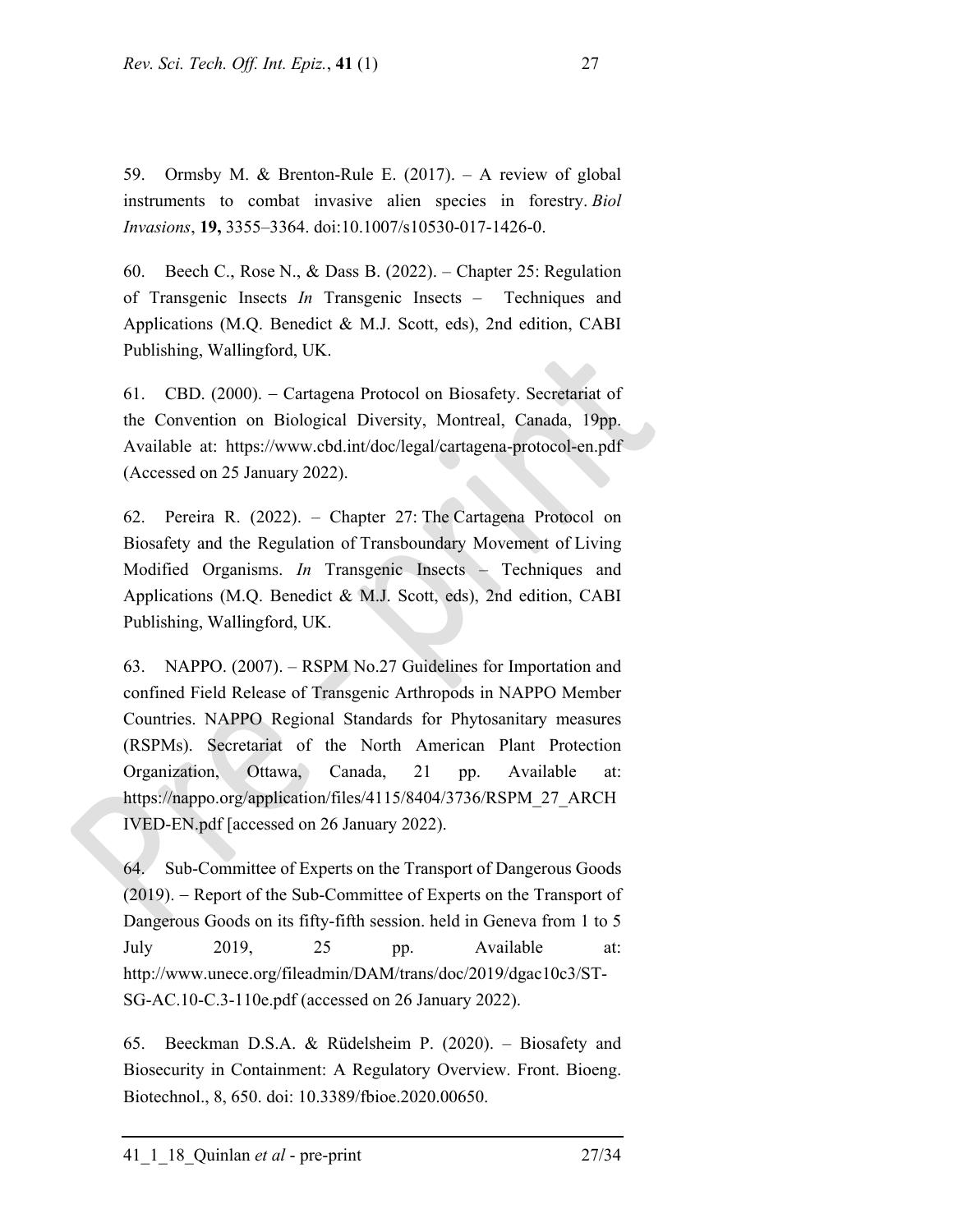66. Hayes K.R. & Quinlan M.M. (2022). – Risk Analysis of Transgenic Insects. *In* Transgenic Insects – Techniques and Applications (M.Q. Benedict & M.J. Scott, eds), 2nd edition, CABI Publishing, Wallingford, UK.

67. American Committee of Medical Entomology and American Society of Tropical Medicine and Hygiene (ACME & ASTMH) (2022). – Containment Practices for Arthropods Modified with Engineered Transgenes Capable of Gene Drive Addendum 1 to the Arthropod Containment Guidelines, Version 3.2. 2021. *Vector Borne Zoonotic Dis*., **22** (1), 3–17. doi: 10.1089/vbz.2021.0035

68. FAO/IAEA (2017). – Mature Tsetse Sterile Male Pupae Packaging for Long Distance Shipment. Joint FAO/IAEA Programme, Vienna, Austria, 7 pp. Available at: https://www.iaea.org/resources/manual/guidelines-for-mature-tsetsesterile-male-pupae-packaging-for-long-distance-shipment (accessed on 26 January 2022).

69. FAO/IAEA (2016). – Standard Operating Procedures for Preparing and Handling Sterile Male Tsetse flies for Release (R. Argiles-Herrero & S. Leak, eds), Joint FAO/IAEA Programme, Vienna, Austria, 37 pp. Available at: https://www.iaea.org/sites/default/files/21/06/nafa-ipc-manual-sopsterile-male-tsetse-shipment-handling-release.pdf (accessed on 26 January 2022).

70. FAO/IAEA/USDA (2014). – Product Quality Control for Sterile Mass-Reared and Released Tephritid Fruit Flies, Version 6.0., International Atomic Energy Agency, Vienna, Austria, 164 pp. Available at: http://wwwnaweb.iaea.org/nafa/ipc/public/QualityControl.pdf (accessed 25 January 2022).

71. Quinlan M.M., Mumford J. […] & Sreerama Kumar P. (2022). – Can there be a common, risk-based framework for decisions around live insect trade? *In* Safety, regulatory, and environmental issues related to international trade of insects (J. Mumford & M.M. Quinlan, eds). *Rev.*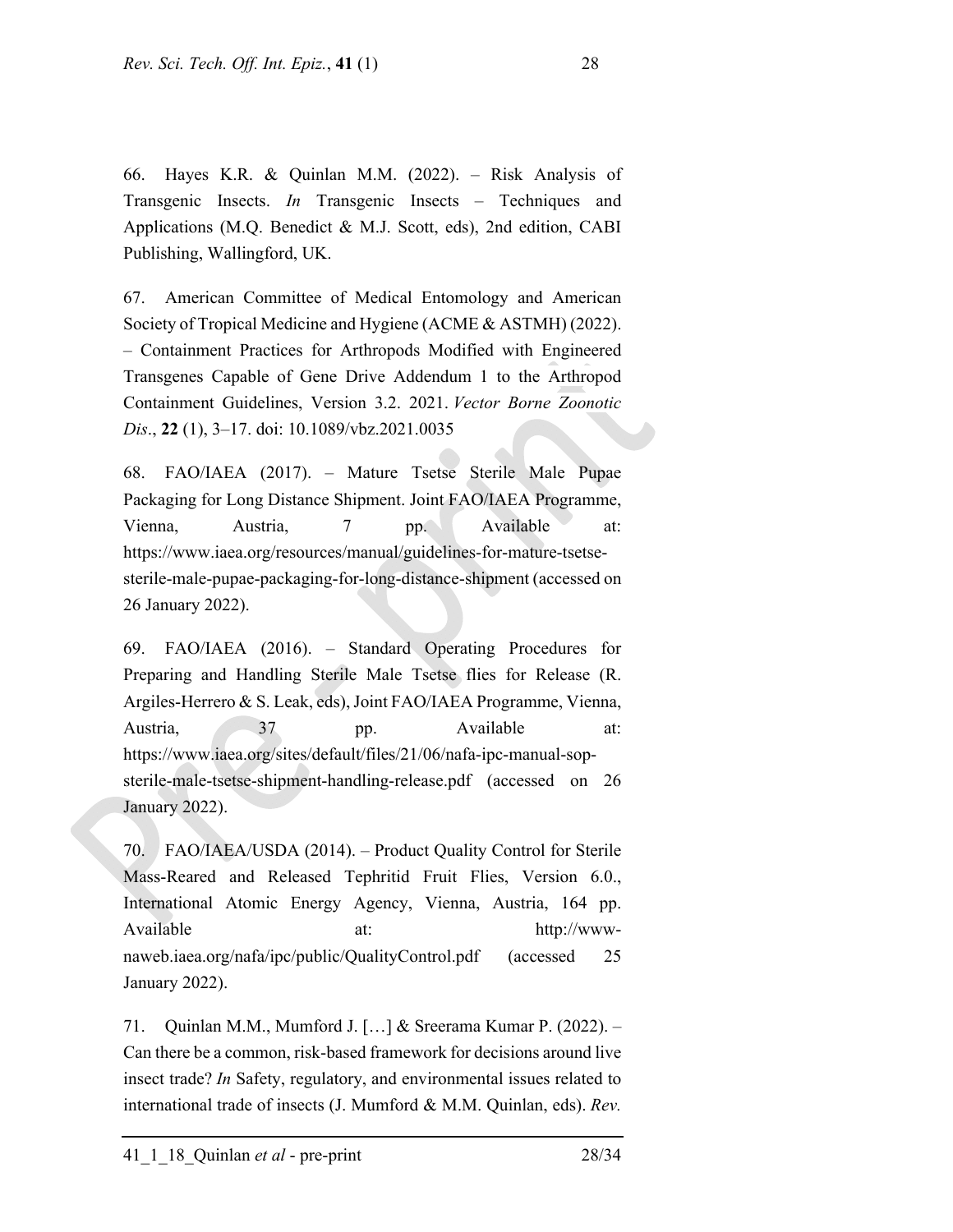*Sci. Tech. Off. Int. Epiz.*, **41** (1), XXX–YYY. doi:10.20506/rst.41.1.ZZZZ.

72. Centre for Environmental Policy, Imperial College London. (2018) – Transboundary shipments of insects : current and emerging issues. Report prepared for Ninth Meeting of the Inter-agency Liaison Group on Invasive Alien Species held July 9-10, 2018, Montreal, Canada.

73. FAO & Wageningen University and Research Centre (2014). – Insects to feed the world. Summary Report.  $1<sup>st</sup>$  International Conference, 14-17 May 2014, Wageningen (Ede), The Netherlands. doi:10.3362/2046-1887.2014.017.

74. Hendrichs, J & Robinson A.S. (2021). – Prospects for the Future Development and Application of the Sterile Insect Technique. *In* Sterile Insect Technique. Principles and Practice in Area-Wide Integrated Pest Management 2nd ed. (A.S. Dyck, V. A., Hendrichs, J. and Robinson, ed), CRC Press. pp 1119–1170.

75. Reade C., Thorp R., Goka K., Wasbauer M. & McKenna M. (2015). – Invisible Compromises: Global Business, Local Ecosystems, and the Commercial Bumble Bee Trade. *Organ. Environ.*, **28** (4), 436– 457. doi:10.1177/1086026615595085.

# **Table I**

## **Issues from gaps in regulation, guidance or management for insect trade and possible solutions**

| Problem                                                                                                                                                                   | Possible solution                                                                                                          |
|---------------------------------------------------------------------------------------------------------------------------------------------------------------------------|----------------------------------------------------------------------------------------------------------------------------|
| Live insects not accepted for<br>shipment by individual<br>representative when company<br>policy (or national regulations)<br>would indicate acceptance of<br>consignment | Advance notification and<br>acceptance of contract terms<br>Guidance from trade and transport<br>associations (e.g., IATA) |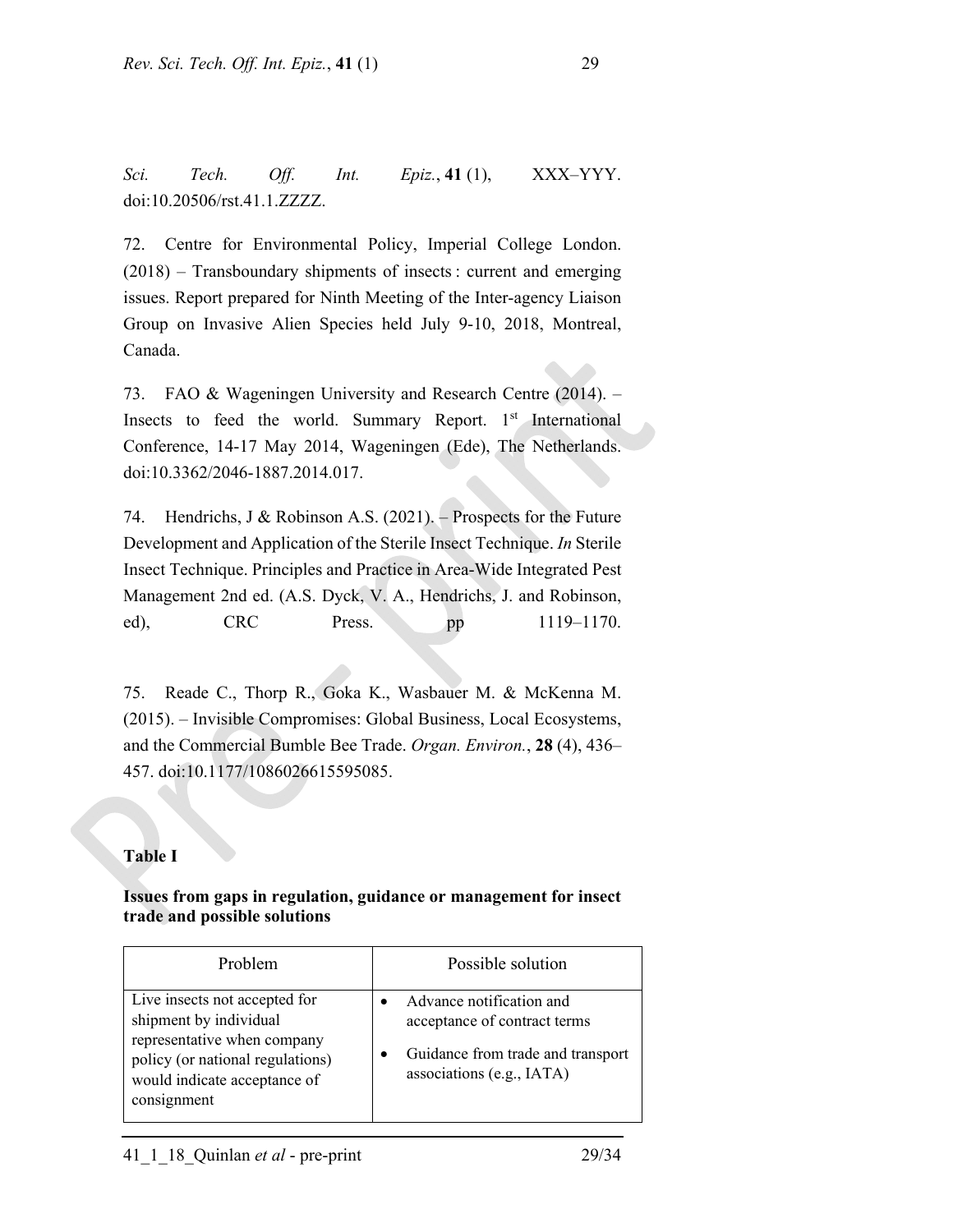|                                                                                                                                                                                                       | Educational materials aimed at<br>transport sector                                                                                                                                                                               |
|-------------------------------------------------------------------------------------------------------------------------------------------------------------------------------------------------------|----------------------------------------------------------------------------------------------------------------------------------------------------------------------------------------------------------------------------------|
| Insects in transit could escape and<br>cause harm or be a perceived risk to<br>environmental/plant, human, or<br>animal health during transit or in<br>receiving country                              | Packaging standards<br>$\bullet$<br>Tracking procedures<br>٠<br>Disposal procedures, labelling and<br>documentation indicating specific<br>live organism hazard                                                                  |
| Uncertainty for carrier over<br>acceptance of shipments in<br>receiving countries due to specific<br>risk, unclear requirements, or<br>inadequate documentation                                       | Accessible documentation of<br>$\bullet$<br>approval for species, source, use,<br>import route, certification of<br>identity and quality,<br>documentation, inspection<br>Prior notification of shipment to<br>receiving country |
|                                                                                                                                                                                                       | Documentation specifications<br>Insurance for costs incurred<br>through rejection, disposal                                                                                                                                      |
| Delays caused by Customs<br>clearance, biosecurity inspection or<br>other factors outside the control of<br>the carrier                                                                               | Educational materials aimed at<br>$\bullet$<br>border authorities<br>Prior notification of shipment to<br>٠<br>receiving country                                                                                                 |
| Potential liability of the carrier to<br>the shipper or recipient for loss or<br>damage to quality of live insects<br>due to handling or delay                                                        | Handling protocols for live<br>$\bullet$<br>material to cover insects,<br>specifying responsibilities of each<br>party<br>Contract terms                                                                                         |
|                                                                                                                                                                                                       | Insurance                                                                                                                                                                                                                        |
| Imported insects delivered<br>successfully could cause<br>environmental or human, animal<br>health risk after delivery in the<br>intended receiving country, either<br>through intended use or escape | Import risk assessment by<br>$\bullet$<br>receiving country<br>Accessible documentation of<br>approval for species, source, use,<br>import route, certification of<br>identity and quality,<br>documentation, inspection         |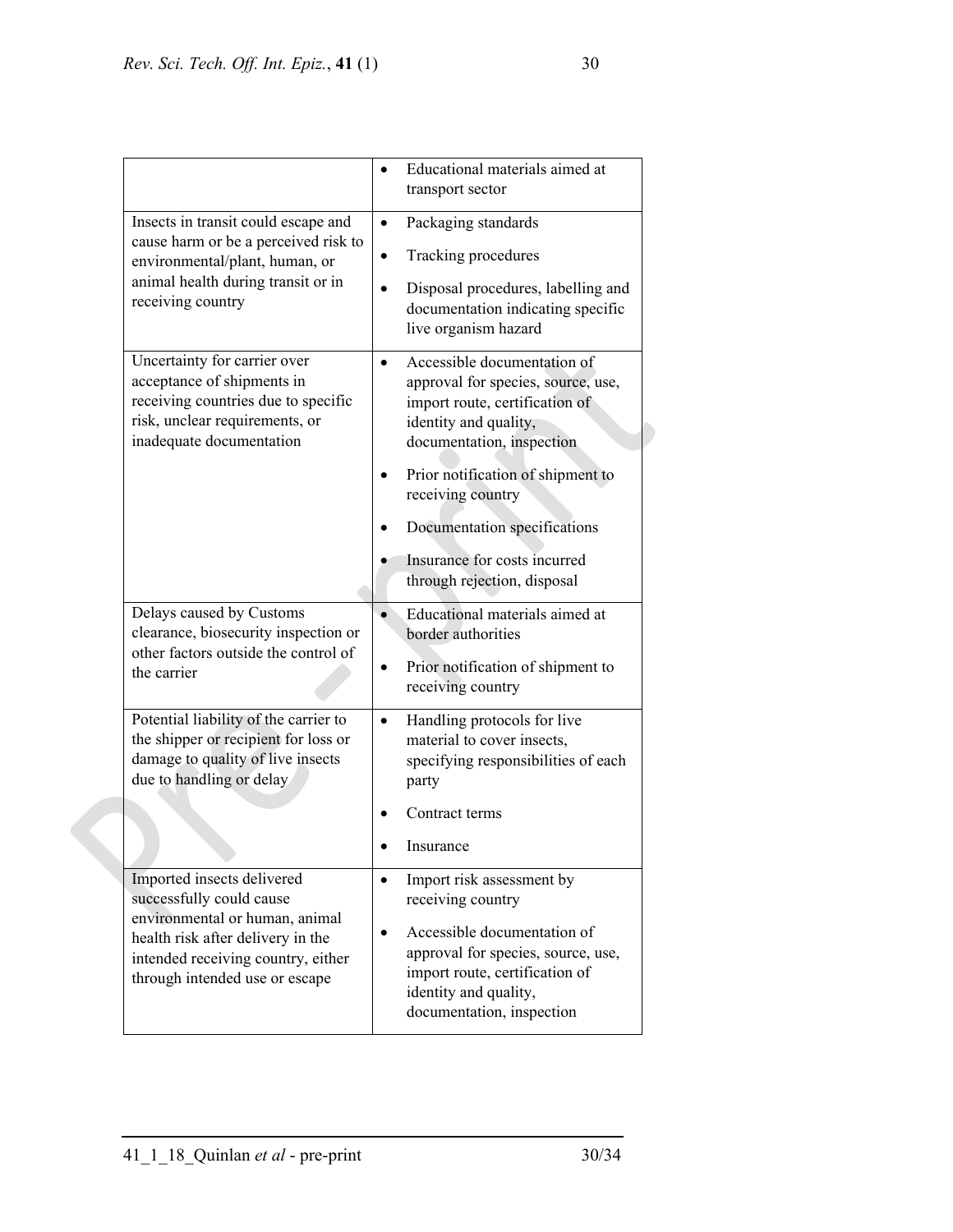## **Table II**

### **Aspects of shipping live insects to be considered in coordinated guidance**

- Procedures for assessing risk, particularly for inactive life stages (eggs, pupae) or for strains modified in ways that alter risk
- Characterisation of relevant health or other risks related to specific shipments (species, diseases, origin, and destination, conditions in transit)
- Review of production and handling procedures as a proxy for health certification of individual shipments
- The minimal required content/procedures to carry out health certification, if required, and appropriate expertise and qualifications to do so
- Design and audit processes for certified production systems
- System of notifications to shippers, inspectors, and recipients
- Standardized approach to specification of approximate numbers, volume, or weight of insects
- Documentation (labels, permits, handling instructions)
- Importer/Exporter authority coordination and recognition
- Shipper/Courier rules and acceptance of live cargo
- Packaging requirements (security, viability, inspection access, temperature and humidity monitoring *en route*)
- Routing permits (through specified official inspection ports and for ports of transit)
- Transit point requirements

- Liability related to survival of shipped insects given diverse and uncertain routes
- Emergency destruction procedures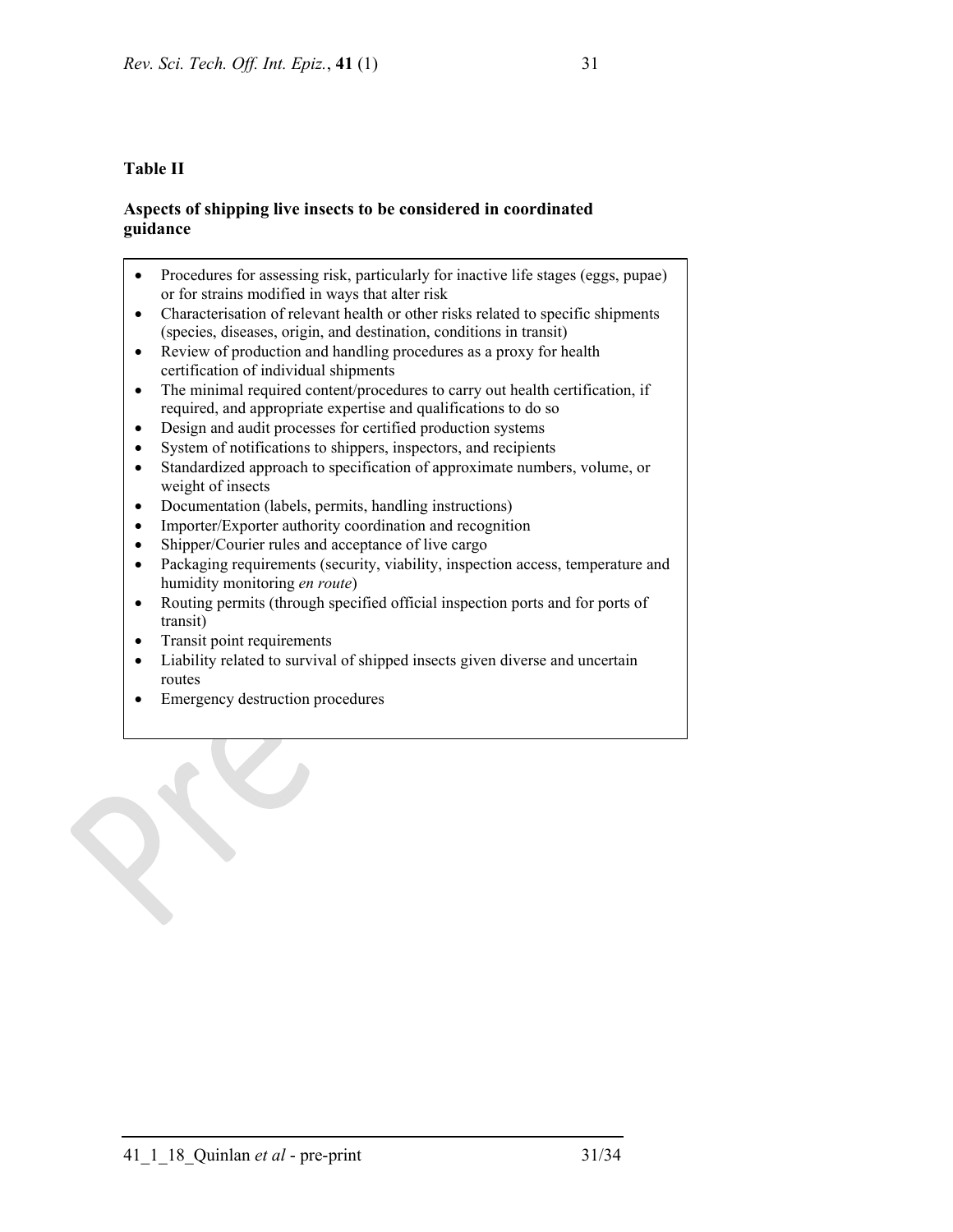$\overline{\phantom{a}}$ 

### **Box 1 The role of ISPM 3 in international live insect trade**

ISPM No. 3 is unique in its status as an international standard for the trade of live insects. The intention of the ISPM is described as to facilitate safe export, shipment, import, and release of organisms that would include live insects for beneficial purposes. It allows sovereignty in decisions regarding import of biological control agents yet has facilitated such trade in a number of countries, even when a national or regional regulatory framework was not in place [18,19]. By virtue of the scope of the IPPC, the ISPM was developed for agricultural use of biocontrol agents, which results in the national authority for evaluation often being located in agriculture ministries, although coordinating with environmental or other relevant authorities [13]. The clear description of roles and responsibilities of the exporting and importing authorities has been cited as an important part of the ISPM when it comes to implementation [19].

The current version of the ISPM, revised in 2005, extends to other beneficial insects: "biological control agents capable of self-replication (including parasitoids, predators, parasites, nematodes, phytophagous organisms, and pathogens such as fungi, bacteria and viruses), as well as sterile insects and other beneficial organisms (such as mycorrhizae and pollinators), and includes those packaged or formulated as commercial products" [21; although not clearly stated, this covers insect pollinators, not mammals] and emphasises the risk as determined using other ISPMs for this purpose, rather than focusing on "exotic" or endemicity status, as in the earlier versions [22]. Despite that shift towards riskbased decisions, ISPM 3 specifically excludes living modified organisms (genetically modified) from its scope.

Further, while ISPM 3 addresses a number of issues in live insect trade, it does not provide details for pre-shipment or production procedures to maintain healthy stock, nor certification or audit of the production process as a means for reducing the risk of contaminants to the trade, although it requires that "no contamination or infestation of this organism, or that interbreeding with local genotypes of the same species does not result in new phytosanitary risks". Collection of insects from the wild and other issues relating to conservation are only outlined in terms of impact on non-target organisms.

The standard has been cited for purposes of public or animal health when other guidance is lacking (as noted in this issue [2]). ISPM 3 itself notes that expertise in issues arising from other international fora, including human health, should be considered. The ISPM 12 regarding phytosanitary certificates [23], however, says that no statements regarding animal health, or other non-phytosanitary issues, should appear on this official document, but rather notes to connect other statements to the certificate (e.g., relating to CITES) can be included. Therefore, it would seem that while phytosanitary certificates are often used in shipments of live insects, the best mechanism and document for validating health of insects, insect populations or insect production facilities remains unclear to many parties.

This leads to the conclusion that ISPM 3 must be considered for any future guidance on live insect trade, but by itself leaves gaps in coverage. Close coordination on guidance that cites this ISPM is recommended. Manuals or guidelines supporting ISPM 3, as originally envisioned (19), could be one mechanism for integrating practices that consider the various objectives interfacing with live insect trade (e.g., as shown in Figure 1). Such manuals would likely hold no legal status but could act as a much-needed roadmap for those involved in the trade.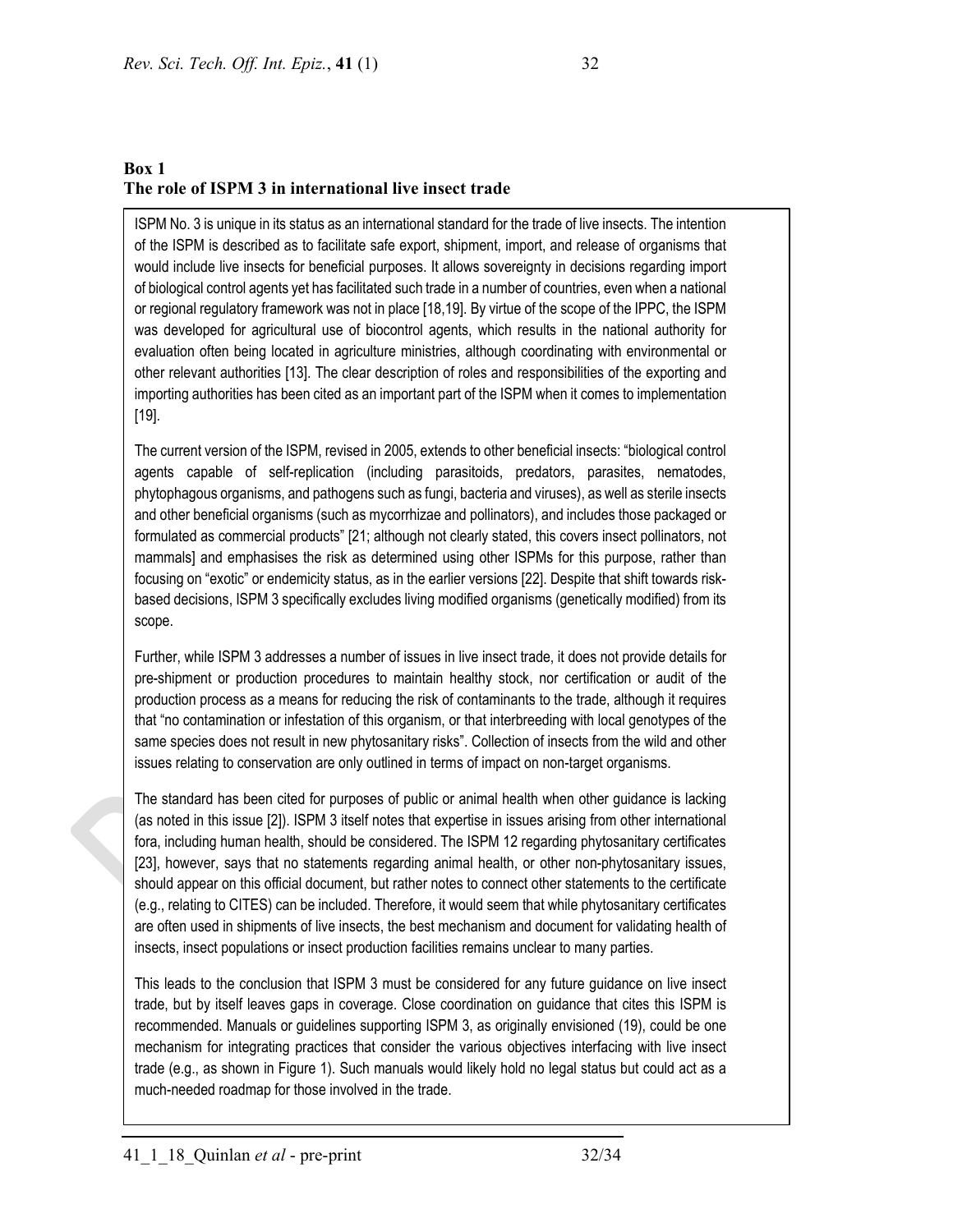### **Box 2 Cases when risk management based on biosafety measures can be evaluated generically**

The key risks during the transport stage relate to maintaining the "usefulness" of the insects and avoiding their escape. If containment of the insects is secure throughout transport, then concerns around exposure of the environment or workers and around the integrity of the shipment and identity of the insects being shipped, become irrelevant. Packaging that is universally recognised for achieving containment can reduce the probability of escape and associated risks to a negligible level. Adding clear instructions about the proper actions to take if the consignment is lost or delayed past the point of utility further ensures that the risk of escape is managed. Special handling is already required for insects that are genetically modified or potential vectors, particularly if infected for research purposes [64].

In addition to evaluating the packaging, carriers, importers or inspectors may want information about the security of the facilities providing and receiving the live insects. Beeckman & Rüdelsheim [65] review the regulations associated with biosafety in relation to facilities and labs. Hayes & Quinlan [66] note some characteristics relevant to insects, as does the Arthropod Containment Guidelines, such as potential mobility, and propose levels of containment by classification [35]. These consensus guidelines now include insects with gene drives as well [67], in other words insects with higher risk profiles.

None of these precautions guarantee that the quality of insects will be maintained, but the safety concerns are covered by proper containment. Biosafety and delivery on time under prescribed conditions should be the primary concerns of carriers, but they are likely to also look for reassurance that the documentation is in order so that delays at Customs in the importing country can be avoided.